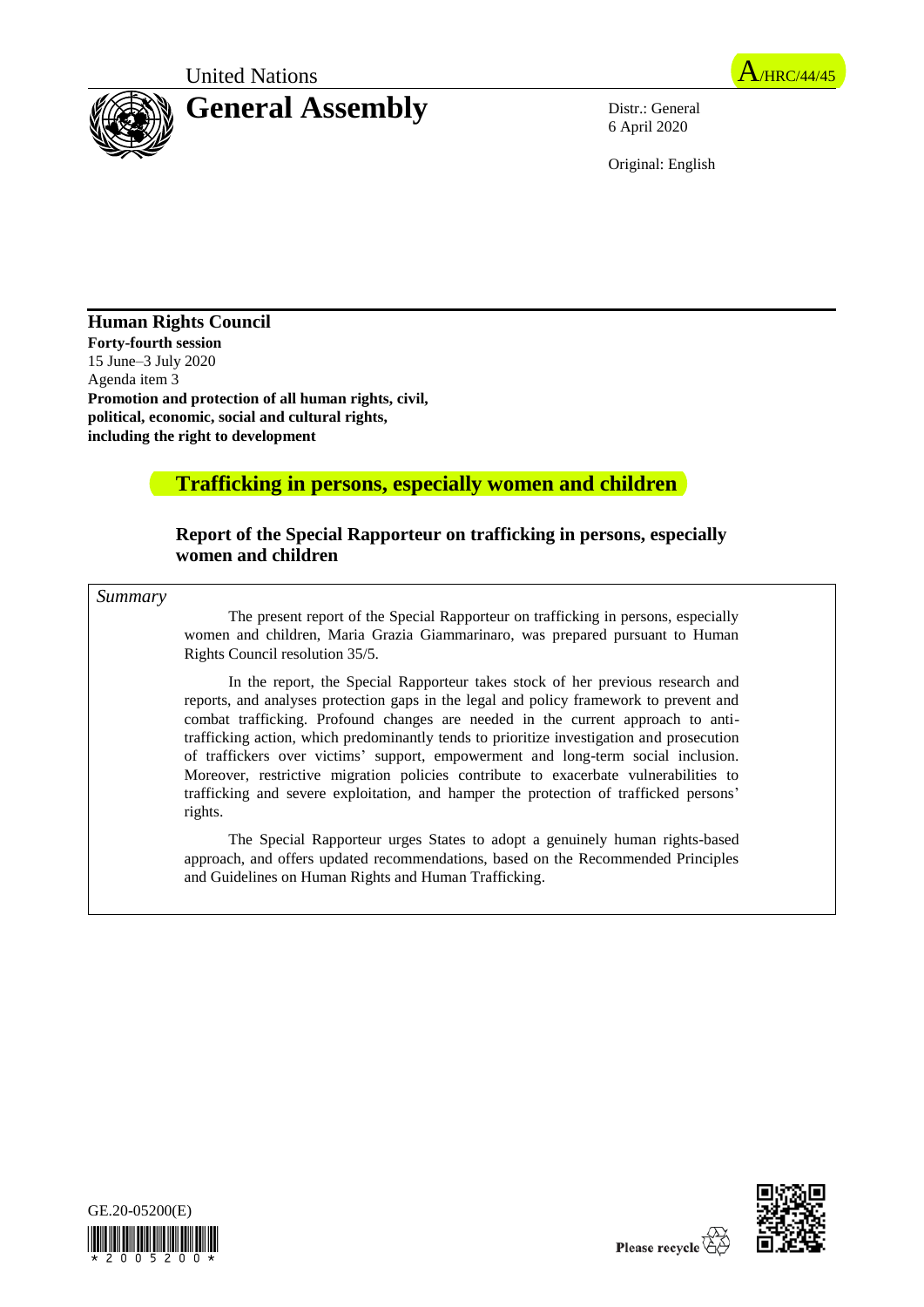# **I. Introduction**

1. During her six years of tenure, the Special Rapporteur has developed significant thematic research with the aim of effectively implementing a human rights-based approach to trafficking in persons. As her tenure is coming to an end in July 2020, the same year that marks the twentieth anniversary of the adoption of the Protocol to Prevent, Suppress and Punish Trafficking in Persons, Especially Women and Children, supplementing the United Nations Convention against Transnational Organized Crime, the Special Rapporteur believes that it is timely and relevant to dedicate her last thematic report to the Human Rights Council to a reflection on the main gaps that have emerged throughout the extensive research conducted thus far, as well as on the way forward in relation to effective actions aimed at preventing and combating trafficking in persons.

2. According to the knowledge and experience gained during her tenure, the Special Rapporteur believes that profound changes are needed in the approach to anti-trafficking action. Estimates show that forced labour, including in the context of trafficking, is a massive widespread phenomenon, involving millions of people. While sexual exploitation, mostly involving women and girls, remains a significant proportion of all cases, labour exploitation probably represents the highest percentage of trafficking in persons. The scale of the problem suggests that trafficking should be considered first and foremost a matter of human rights and social justice. Trafficked persons are in fact an enormous reserve of cheap labour or even unpaid labour, misused and victimized for this purpose, while the proceeds of their hard work enrich not only their traffickers, very often criminals, but also their final exploiters, very often well-established and respected actors in the formal economy.

 $\mathcal{O}$ 

3. This is the reason why Governments should, as a matter of priority, address businesses with a collaborative approach, asking for voluntary initiatives in compliance with due diligence obligations to respect human rights, and at the same time impose on corporations basic obligations to report on the actions they take, identify and minimize risks, and provide remedies for people subjected to trafficking in their operations, including their supply chains. The agency of exploited and trafficked persons should be promoted and valued, by respecting their freedoms of assembly and association and their rights to form or join trade unions, and by providing workers who denounce exploitation with viable and regular alternative jobs, and residence status if needed.

4. However, a law enforcement approach to anti-trafficking is still prevalent. Trafficking is overlooked, especially when it is linked with migration, and victims are not identified as such when they are trafficked during their perilous journeys, due to the lack of dedicated procedures in places of first arrival, aimed at identifying vulnerabilities, including vulnerabilities to trafficking. The result is that trafficking is almost ignored in the context of mixed migration movements. Taking into account the clear link between trafficking and migration – although trafficking can also occur within an individual country – such a failure to protect vulnerable migrants at an early stage produces a sort of marginalization of antitrafficking action, which is still confined to a specific policy area, restricted to cases in which exploitation has already taken place, and the person concerned has been found in such a situation by the police.

5. In addition, when a person is identified in such a way, he or she is asked to report and give testimony, with the consequence that their residence status and therefore their possibility to access assistance and remedies is made conditional on the legal qualification of the crime, the initiation and continuation of criminal proceedings, and sometimes even the fact that their contribution leads to the arrest or conviction of perpetrators. It is clear that such a model is not human rights compliant, and not effective. The Special Rapporteur believes that a different approach is needed, in which considerations related to the rights, vulnerabilities and needs of the person involved must take first place.

6. Restrictive migration policies and xenophobic or racist approaches to migration exacerbate or even create vulnerabilities to trafficking. The increasing trend towards criminalization of migration and related repressive policies is one of the driving factors of trafficking. On the contrary, trafficked persons' rights can be fully protected only if migrants' rights are protected.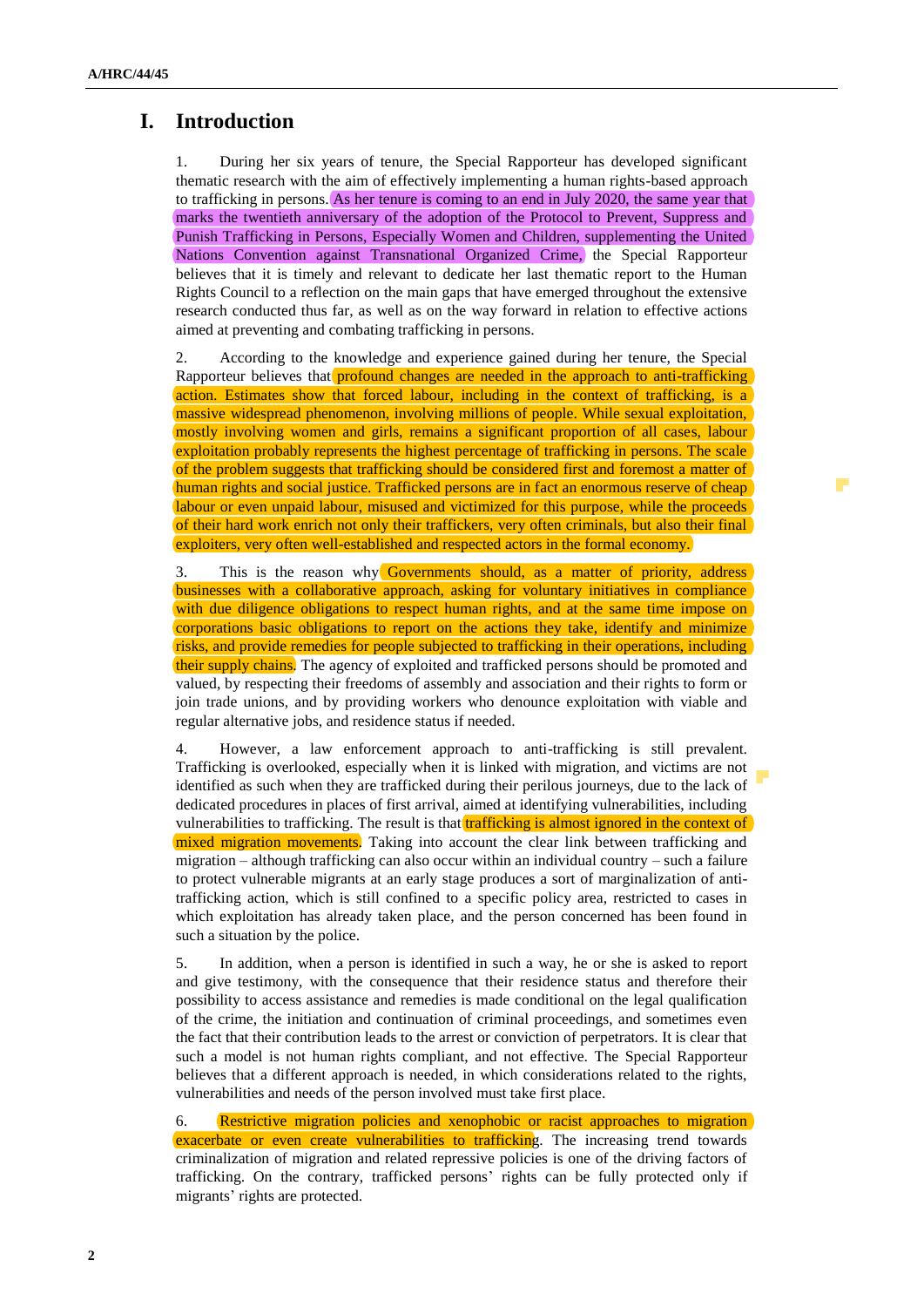7. In addition, anti-trafficking action often produces further violations of trafficked persons' rights. No other victims of crime are subjected to such restrictive measures for their own protection. Actually, in a number of countries, trafficked persons are detained in so-called closed shelters. In addition, generally speaking, trafficked persons, when they are identified as such, are often deprived of their agency, and subjected to "protection" measures inspired by a paternalistic or even authoritarian approach. Such a situation reflects a persisting ambiguity in the status of trafficked persons, who are often treated as criminals, although they are victims of one of the most serious crimes, which could even amount – under certain conditions – to a crime against humanity. Therefore, a true shift is needed in the prevention of and the fight against trafficking, which should be genuinely inspired by a human rights agenda. For this purpose, the Special Rapporteur believes that new approaches should be urgently explored by Member States and the international community.

8. First, the goal of preventing and combating trafficking in persons should be one of the criteria used to evaluate national migration policies and design profound changes. Early support for trafficked persons requires preventative action aimed at ensuring that every single migrant has an opportunity to meet a social worker in a friendly environment, tell his or her stories and express his or her hopes, aspirations and concerns. In such a way, it will be possible to identify indications of trafficking and vulnerabilities to trafficking in mixed migration movements.

9. Second, anti-trafficking policies should be designed, and adequately funded, to work on a much larger scale, and carried out in close cooperation with trade unions, civil society organizations and the private sector, including in countries in which exploitation takes place as a result of violations occurring in the supply chains. Any determination about the social protection of the person concerned should be made by multidisciplinary teams, and not by law enforcement and/or immigration authorities alone, and based on grounds of personal or social vulnerabilities. Asylum procedures should be fully integrated with procedures aimed at identifying migrants' vulnerabilities, including to trafficking, with a view to facilitating their referral to services when indications of trafficking or vulnerabilities to trafficking have been identified during the asylum procedures. The referral to the anti-trafficking system must be without prejudice to the person's right to obtain refugee status, when grounds for both kinds of protection have been found, or when trafficking itself has been identified as a ground for asylum or other forms of international protection.

10. Third, assistance and support measures should respect the rights of trafficked persons and address their real needs in a tailored way, including regularization of their residence status and alternatives for a regular and non-exploitative job. The nonpunishment principle should be correctly applied. Trafficked persons should not be detained, charged or prosecuted for their involvement in unlawful activities to the extent that such involvement is a direct consequence of their situation as trafficked persons. Moreover, children's administrative detention must be banned at all times, since it is never in the best interests of the child. Victims' rights in criminal proceedings must be fully recognized and respected, including rights that are instrumental in ensuring that victims claim and obtain remedies, including compensation. Especially regarding people who are sexually exploited, including girls and boys, who are the least likely to get compensation, their entitlements must not be overlooked as a result of biases, stigma and/or discrimination.

11. Fourth, assistance and support measures should aim to achieve full social inclusion of survivors, which must be acknowledged by Member States as due diligence obligations and should be integrated in the implementation of victims' rights to effective remedies, including compensation. In addition, this long-term perspective should inspire all assistance and support measures in a transformative way, based on skill acquisition, formal education, vocational training, job creation, prolonged tutoring and microcredits. No survivor should be returned or maintained in the same situation of social vulnerability that caused his or her victimization.

12. In the present report, the Special Rapporteur takes stock of the extensive research carried out during her six-year tenure, with a view to promoting innovative approaches. In particular, she contributed to raising international concern about the issue of how conflict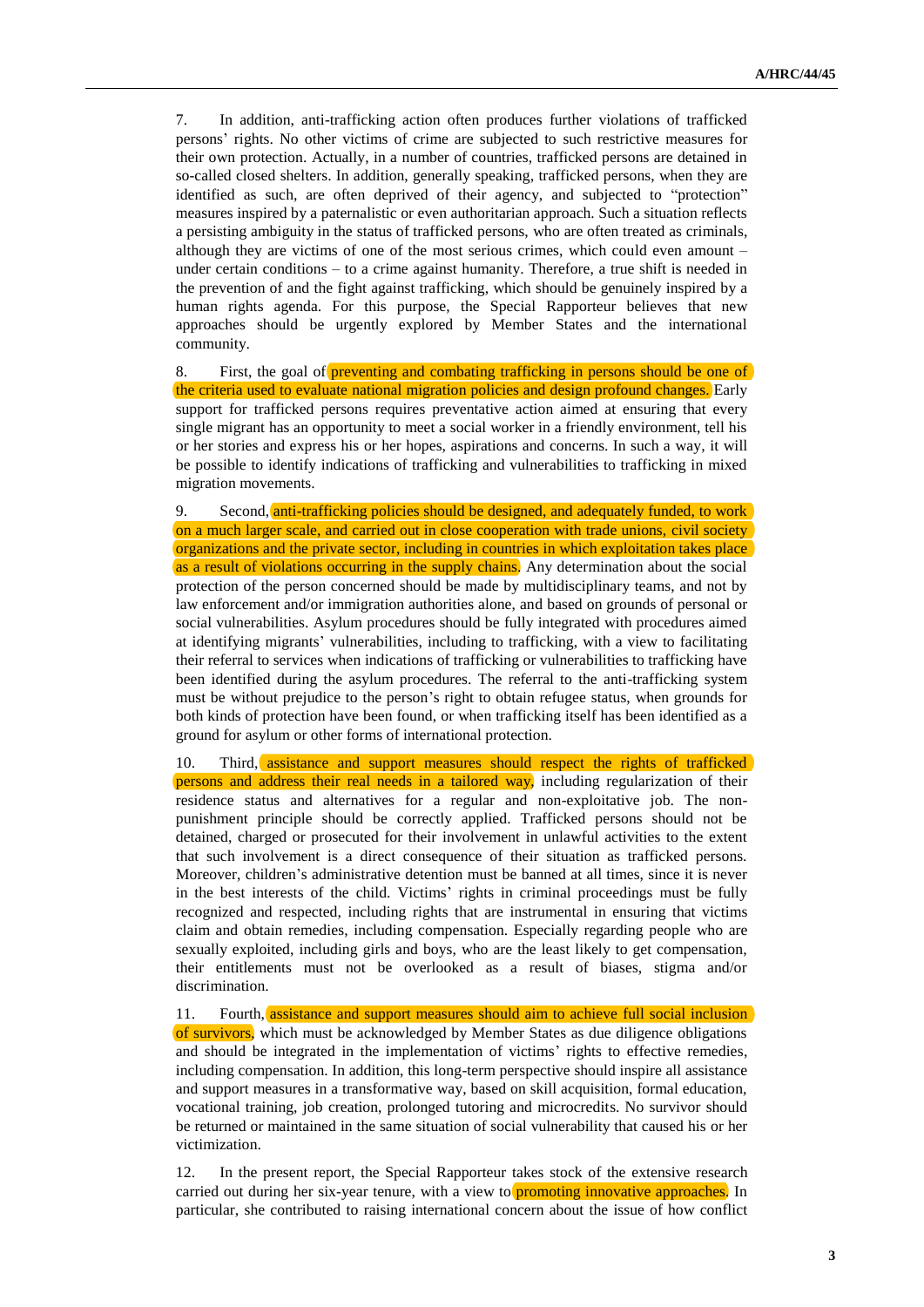fuelled trafficking in persons. <sup>1</sup> She carried out comprehensive research on the issue of child trafficking in situations of conflict and humanitarian crisis jointly with the Special Rapporteur on the sale and sexual exploitation of children, including child prostitution, child pornography and other child sexual abuse material. <sup>2</sup> She reflected on the gendered dimension of trafficking in conflict and post-conflict settings and advocated for the integration of a human rights-based approach to trafficking in the women and peace and security agenda of the Security Council.<sup>3</sup> She was invited to participate in various open debates of the Security Council in New York, to present her views on trafficking in persons and the maintenance of international peace and security. She played a role in unpacking the interlinkages between trafficking and migration, which culminated in the presentation of a report on early identification, referral and protection of victims and potential victims of trafficking in mixed migration movements. <sup>4</sup> Mindful that protection does not end with identification and referral to the appropriate services, but needs to be translated into meaningful social inclusion of survivors in societies, she also dedicated a thematic report to innovative and transformative models of social inclusion of survivors of trafficking.<sup>5</sup> She highlighted the importance of combating trafficking in persons in order to reduce labour exploitation in business operations and supply chains. In this regard, she headed a threeyear project on strengthening the efforts of multi-stakeholder initiatives against trafficking in persons, forced labour and severe forms of labour exploitation. To this end, she extensively engaged with a wide range of actors, including non-traditional actors, such as private sector companies, industrial coalitions and multi-stakeholder initiatives, as well as trade unions. In addition to the publication of two reports on this subject, namely on strengthening voluntary standards for businesses on preventing and combating trafficking in persons and labour exploitation, especially in supply chains<sup>6</sup> and, most recently, on access to remedies for victims of trafficking for abuses committed by businesses and their suppliers,  $\frac{7}{1}$  in 2019, she facilitated a platform for dialogue among multi-stakeholder initiatives and trade unions, bringing under a human rights approach umbrella a range of actors that traditionally distrusted each other.

13. The Special Rapporteur hopes that the recommendations put forward in the present report, based on such extensive research and consultations, can guide not only States' policies, but also the private sector, civil society organizations, United Nations agencies and the international community as a whole, with the aim of ensuring the protection of trafficked persons' rights, including early and effective support, and their empowerment and social inclusion as the ultimate goal of anti-trafficking action.

# **II. Obligation of due diligence under international human rights law**

14. States' obligations to prevent and combat trafficking stem not only from the ratification of relevant international instruments but also from due diligence obligations under international human rights law. In this light, the Special Rapporteur will stress some innovative implications of due diligence obligations related to anti-trafficking action.

15. Under international law, States are required to exercise due diligence to prevent trafficking, to investigate and prosecute perpetrators, to assist and protect victims and to ensure remedies.8This derives from States' positive obligation to protect individuals from human rights abuses by private actors (e.g., individuals and corporations). Due diligence obligations have been articulated in a number of areas applicable to trafficking in persons,

<sup>&</sup>lt;sup>1</sup> See A/71/303 and A/HRC/32/41 and Corr.1.

<sup>2</sup> Se[e A/72/164.](https://ap.ohchr.org/documents/dpage_e.aspx?si=A/72/164)

<sup>3</sup> Se[e A/73/171.](https://ap.ohchr.org/documents/dpage_e.aspx?si=A/73/171)

<sup>4</sup> Se[e A/HRC/38/45.](https://ap.ohchr.org/documents/dpage_e.aspx?si=A/HRC/38/45)

<sup>5</sup> See A/HRC/41/46.

<sup>6</sup> Se[e A/HRC/35/37.](https://ap.ohchr.org/documents/dpage_e.aspx?si=A/HRC/35/37)

<sup>7</sup> Se[e A/74/189.](https://undocs.org/A/74/189)

<sup>8</sup> See generally A/70/260. See also the Recommended Principles and Guidelines on Human Rights and Human Trafficking (E/2002/68/Add.1).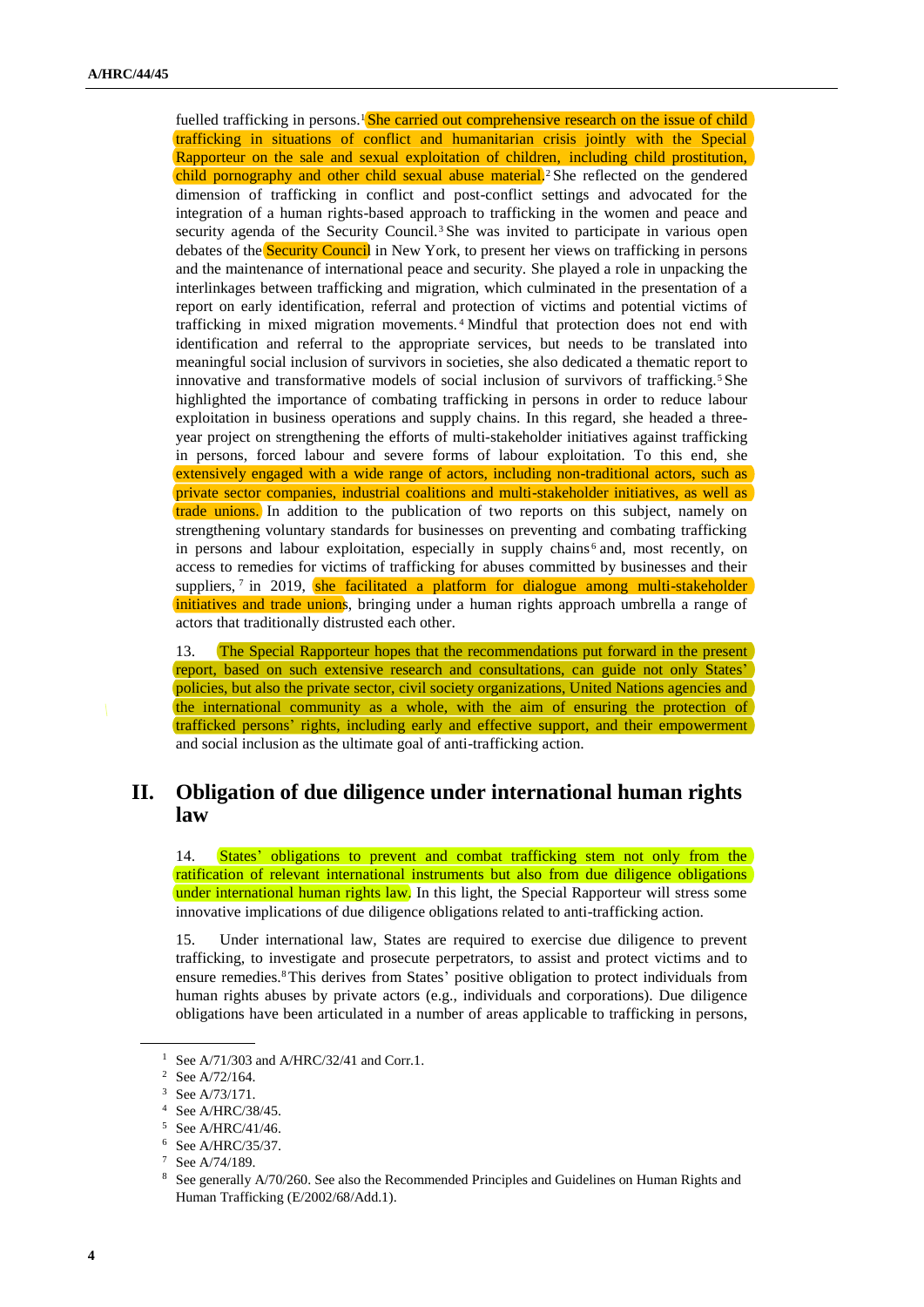including the right to life, violence against women, and sex-based discrimination, alongside a series of specific due diligence obligations that pertain to trafficking in persons.<sup>9</sup> A State's due diligence obligation applies without discrimination to all individuals within its territory or effective control, including citizens and non-citizens, individuals trafficked for sex, labour, organ removal, and other forms of trafficking, and regardless of whether the State is one of origin, transit and/or destination.<sup>10</sup>

16. In addition to States' obligations with regard to individual non-State perpetrators, their due diligence obligations to prevent, investigate, and punish trafficking also require measures with respect to corporations, which exist alongside any measures these corporations themselves may adopt as part of their obligation to adopt a human rights due diligence process as set forth in the Guiding Principles on Business and Human Rights.<sup>11</sup> In the context of anti-trafficking measures, both the territorial and extraterritorial application of human rights means that States' due diligence obligations apply extraterritorially to those within their jurisdiction, including domestic non-State actors (e.g., corporations).<sup>12</sup>

17. Due diligence is an obligation requiring States to take reasonable measures that have a real prospect of altering the outcome or mitigating the harm. <sup>13</sup> Consistent with international human rights obligations – including the obligation of substantive equality – such measures should be targeted not only towards identified victims but also towards those most at risk of trafficking in persons.<sup>14</sup> In the context of States' approaches to trafficking, due diligence has primarily been post hoc*.* However, due diligence also requires a focus on prevention, meaning that States have a systemic<sup>15</sup> responsibility to address root causes.<sup>16</sup> Under international law, the failure to exercise due diligence is consequential, meaning that States that have failed to exercise due diligence towards private actors incur international responsibility that then requires them to provide an effective remedy for victims of trafficking in persons, <sup>17</sup> which is essential for their social inclusion. In providing specialized assistance to individual victims, <sup>18</sup> individual due diligence requires that States must act flexibly to ensure that measures are tailored to individual circumstances.<sup>19</sup>

<sup>&</sup>lt;sup>9</sup> See generally A/70/260.

<sup>10</sup> Ibid., para. 7.

<sup>11</sup> See A/HRC/17/31, annex. See, e.g., principles 15 (b) and 17–21.

<sup>&</sup>lt;sup>12</sup> A/HRC/70/260, para. 16. On extraterritoriality, see, e.g., Human Rights Committee, general comment No. 31 (2004) on the nature of the general legal obligation on States parties to the Covenant, para. 10; Committee against Torture, general comment No. 2 (2007) on the implementation of article 2, paras. 7 and 16; Committee on the Elimination of Discrimination against Women, general recommendation No. 28 (2010) on the core obligations of States parties under article 2 of the Convention, para. 12, and general recommendation No. 30 (2013) on women in conflict prevention, conflict and post-conflict situations, paras. 8–12 and 15; *Armed Activities on the Territory of the Congo (Democratic Republic of the Congo v. Uganda), Judgment, I.C.J. Reports 2005*, p. 168, at para. 216.

<sup>13</sup> A/HRC/23/49, para. 72.

<sup>14</sup> See, e.g., Inter-American Commission on Human Rights, *Jessica Lenahan (Gonzales) et al. v. United States*, Merits, 21 July 2011, Case 12.626, Report No. 80/11, para. 127.

<sup>&</sup>lt;sup>15</sup> A/HRC/23/49, para. 70, in which the Special Rapporteur on violence against women, its causes and consequences states that: there is a need to create a framework for discussing the responsibility of States to act with due diligence, by separating the due diligence standard into two categories: individual due diligence and systemic due diligence.

<sup>16</sup> Ibid., para. 20.

<sup>&</sup>lt;sup>17</sup> A/70/260, para. 7. See also Human Rights Committee, general comment No. 31, para. 8; Committee against Torture, general comment No. 2, para. 18, and general comment No. 3 (2012) on the implementation of article 14, para. 7.

<sup>18</sup> See E/CN.4/2006/61.

<sup>&</sup>lt;sup>19</sup> A/HRC/23/49, para. 70, in which the Special Rapporteur on violence against women, its causes and consequences states that individual due diligence requires flexibility, as procedures taken in these instances must reflect the needs and preferences of the individuals harmed.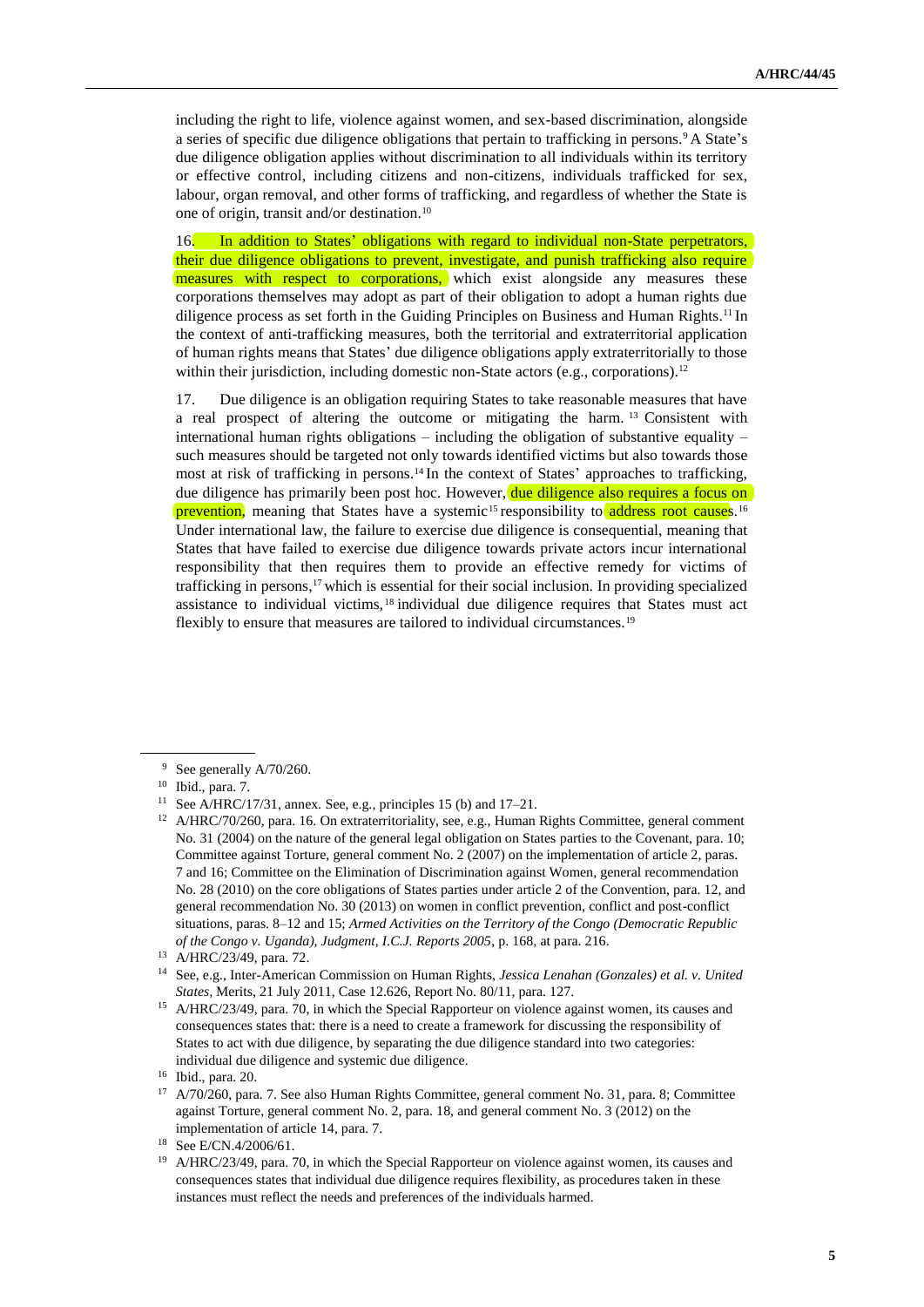### **A. Moving away from the traditional identification model towards early support for trafficked persons, including in the context of mixed migration movements**

18. As stated in the Recommended Principles on Human Rights and Human Trafficking, a failure to identify a trafficked person correctly is likely to result in a further denial of that person's rights.<sup>20</sup> However, throughout the Special Rapporteur's research, she has noted a general lack of dedicated procedures to promptly and proactively identify and protect victims and potential victims of trafficking, especially in mixed migration flows and with respect to labour exploitation. She has extensively expressed her concerns about the increasing tendency to place migration within the law enforcement paradigm and to present restrictive migration-related measures as part of the fight against organized crime, including trafficking in persons, with little attention paid to the human rights implications of such policies against migrants and trafficked persons.

19. Indeed, despite a clear legal distinction between smuggling and trafficking in international binding instruments, the differences between the two crimes are increasingly blurred in mixed migration movements, as people do not necessarily start their migration process as trafficked persons but might become trafficked during their journey or when they reach a transit or destination country. The Special Rapporteur has also strongly condemned any attempt to criminalize civil society organizations and private individuals engaged in humanitarian action aimed at rescuing lives and acting in solidarity with migrants, as such actions should never be treated as promoting irregular migration.

20. All over the world, civil society organizations are playing a pivotal role in saving lives and protecting people from trafficking, during search and rescue operations and on arrival in transit and destination countries, including in relation to identification during large mixed migration movements. However, despite the efforts made, early support for victims or potential victims of trafficking and detection of the indicators of vulnerabilities are not prioritized, particularly during a large influx of migrants. As a consequence, this leads to further revictimization and exposure to different forms of exploitation in transit and destination countries.

21. Moreover, in origin, transit and destination countries, the business practices of recruitment intermediaries, who are largely unregulated or informal, such as the charging of fees to migrant workers or the arrangement of unclear and informal working arrangements, are still largely viewed as common, rather than abusive conditions of work. The result is that migrants are often reduced to situations of extreme exploitation in inhuman working and living conditions.

22. Restrictive migration policies primarily aimed at returning migrants to their countries of origin make it very difficult for undocumented migrants, including trafficked persons and people at risk of trafficking, to be identified, as they often prefer to remain in an exploitative situation rather than be deported to their country of origin, where they would face stigmatization and discrimination for their failed migration project and/or for having been involved in prostitution/sex work and where they would most likely fall back into the cycle of poverty and run the risk of being trafficked again.

23. Against this background, the Special Rapporteur has recommended the adoption of an innovative approach, based on indicators of vulnerabilities to trafficking and ensuring early support, in her report on early identification, referral and protection of victims and potential victims of trafficking in persons in mixed migration movements.<sup>21</sup>

<sup>&</sup>lt;sup>20</sup> See guideline 2. See also basic principles on the right to an effective remedy for victims of trafficking in persons (A/69/269, annex), para. 7 (b).

<sup>21</sup> Se[e A/HRC/38/45.](https://ap.ohchr.org/documents/dpage_e.aspx?si=A/HRC/38/45)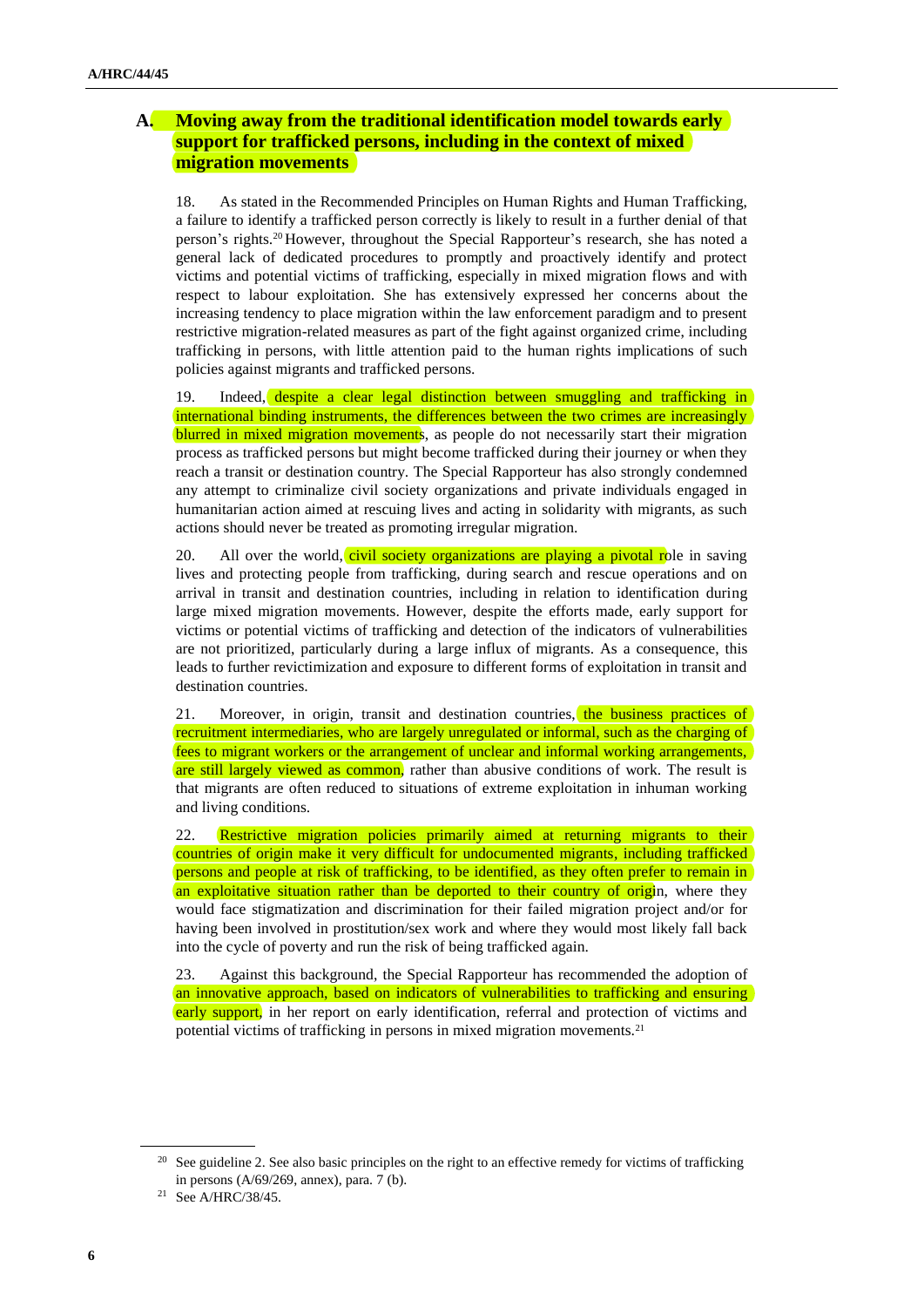### **B. Moving away from the ambiguous status of trafficked persons in criminal proceedings – between victims and criminals – towards full recognition of victims' rights and full implementation of the nonpunishment principle**

24. Article 6 of the Trafficking in Persons Protocol contains specific obligations in relation to the protection of victims, including in relation to their rights during criminal proceedings, while taking into account the age, gender and special needs of victims. This includes the right to justice,  $22$  including through proceedings that aim to identify, investigate, prosecute and punish offenders. Victims of trafficking also have the right to be heard and to fully participate in criminal proceedings,<sup>23</sup> to receive information from the first contact with a competent authority, $24$  which includes information on legal rights, including their right to have access to remedies, including through national compensation schemes.<sup>25</sup>

25. As an essential component of the right to remedy, States also have to ensure equal and non-discriminatory access to such a right, including by ensuring that all investigations, prosecutions and other mechanisms are child and gender-sensitive and avoid trauma, revictimization and stigmatization.<sup>26</sup> While non-discrimination is an essential aspect of the right to remedy, many States fail to put into place measures that address gender discrimination, as well as intersecting forms of discrimination.

26. Victims also have the right to legal and other assistance in relation to any criminal, civil or other actions against traffickers. <sup>27</sup> The right to access assistance, support and protection should not be made conditional upon the capacity or willingness of the trafficked person to cooperate in legal proceedings.<sup>28</sup> The right to receive information, such as on legal rights, including their right to have access to remedies, should include "information, advice, and support relevant to the rights of victims including on accessing national compensation schemes for criminal injuries". <sup>29</sup> All victims should be provided with information in a language that they understand.<sup>30</sup>

 $22$  See, e.g., Basic Principles and Guidelines on the Right to a Remedy and Reparation for Victims of Gross Violations of International Human Rights Law and Serious Violations of International Humanitarian Law (General Assembly resolution 60/147, annex), para. 11 (a).

<sup>&</sup>lt;sup>23</sup> Council Directive 2012/29/EU of the European Parliament and of the Council of 25 October 2012 establishing minimum standards on the rights, support and protection of victims of crime, and replacing Council Framework Decision 2001/220/JHA, art. 10; Declaration of Basic Principles of Justice for Victims of Crime and Abuse of Power (General Assembly resolution 40/34, annex), para. 6 (b).

<sup>24</sup> Council Directive 2012/29/EU, art. 4.

<sup>&</sup>lt;sup>25</sup> Basic principles on the right to an effective remedy for victims of trafficking in persons, para. 7 (c) and (e). See also Recommended Principles and Guidelines on Human Rights and Human Trafficking, guidelines 4 (8) and 9 (2); Basic Principles and Guidelines on the Right to a Remedy and Reparation for Victims of Gross Violations of International Human Rights Law and Serious Violations of International Humanitarian Law, paras. 11 (c) and 12 (a); Declaration of Basic Principles of Justice for Victims of Crime and Abuse of Power, paras. 5 and 6 (a).

<sup>&</sup>lt;sup>26</sup> Basic principles on the right to an effective remedy for victims of trafficking in persons, para. 7 (h). See also Basic Principles and Guidelines on the Right to a Remedy and Reparation for Victims of Gross Violations of International Human Rights Law and Serious Violations of International Humanitarian Law, para. 12.

<sup>27</sup> Recommended Principles and Guidelines on Human Rights and Human Trafficking, principle 9 and guidelines 6 (5) and 9 (2). See also Basic Principles and Guidelines on the Right to a Remedy and Reparation for Victims of Gross Violations of International Human Rights Law and Serious Violations of International Humanitarian Law, para. 12 (c); basic principles on the right to an effective remedy for victims of trafficking in persons, para. 7 (e); Declaration of Basic Principles of Justice for Victims of Crime and Abuse of Power, para. 6 (c).

<sup>&</sup>lt;sup>28</sup> Recommended Principles and Guidelines on Human Rights and Human Trafficking, principle 8 and guideline 6.

<sup>&</sup>lt;sup>29</sup> Directive 2012/29/EU, art. 9 (1) (a).

<sup>30</sup> Recommended Principles and Guidelines on Human Rights and Human Trafficking, guideline 6 (5). See also United Nations Office on Drugs and Crime, Model Law against Trafficking in Persons, art.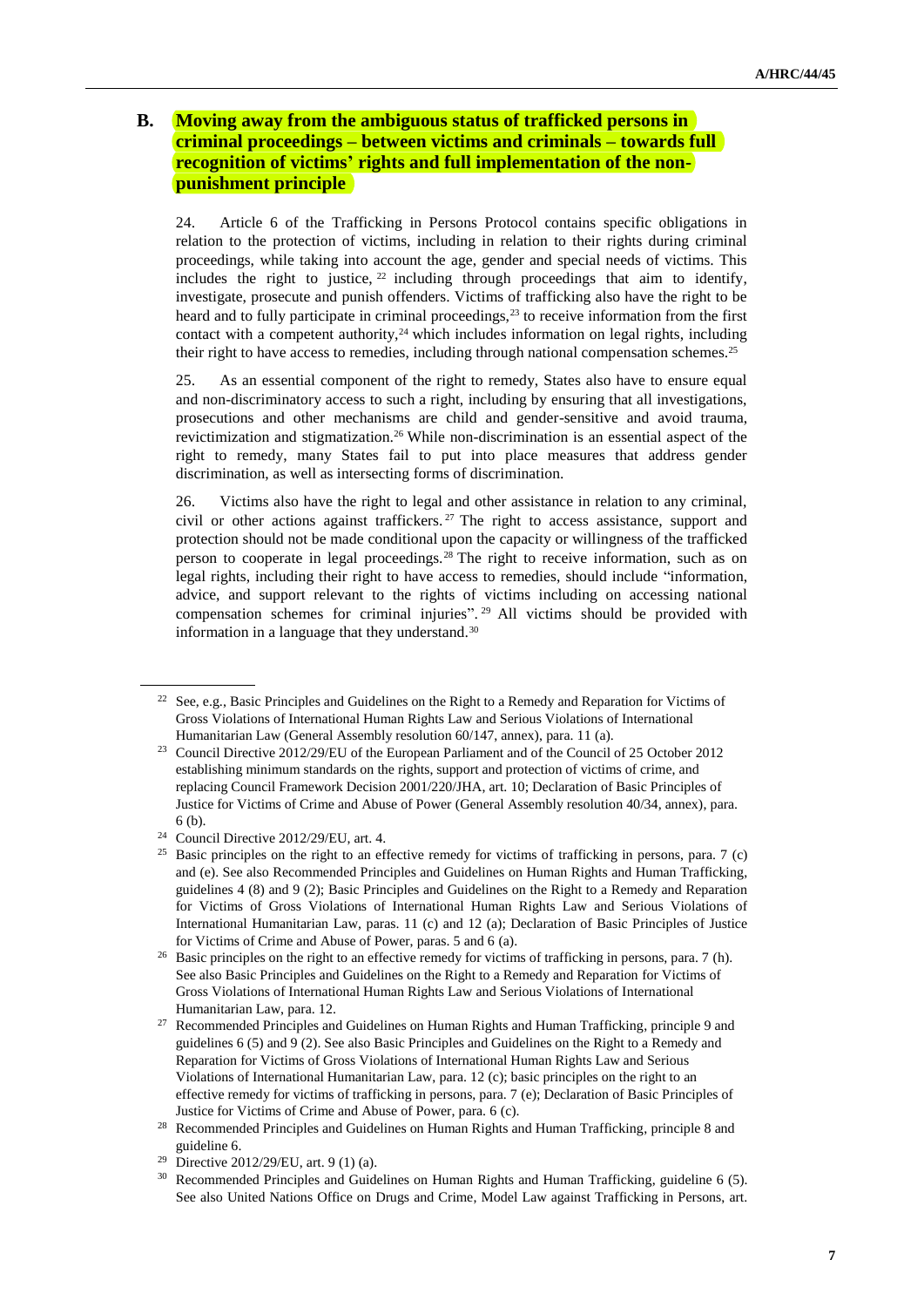27. The right to protection includes ensuring victims' safety and that of their families from harm, intimidation and retaliation, and protection from secondary and repeat victimization <sup>31</sup> during the investigation process, criminal proceedings and subsequent period. The right to privacy is inextricably linked to States' obligations to protect victims from further harm.<sup>32</sup>

28. Particular attention must be paid to child victims of trafficking: their best interests must be considered paramount at all times, including in criminal proceedings.<sup>33</sup> Measures to protect child victims during criminal proceedings can include recording their interviews and using these interviews in criminal proceedings<sup>34</sup> and appointing a representative.<sup>35</sup> Alongside the right to be protected, children have the right to effectively participate in proceedings,<sup>36</sup> to be heard<sup>37</sup> and to be kept informed.

29. A key factor inhibiting the rights of trafficked persons as victims of crime is that detention measures against trafficked persons are still common practice in various forms, occurring even if they have been correctly identified as victims, as a result of their engagement in illicit activities. Trafficking victims may violate immigration laws, may be charged with prostitution where prostitution/sex work is illegal or may be involved with illicit drug production or violent crime as a result of their trafficked situation. The nonpunishment principle serves to "ensure that victims are not punished for offences committed in the course, or as a consequence, of being trafficked". <sup>38</sup> While the principle does not confer blanket immunity for non-status-related crimes, <sup>39</sup> it recognizes that trafficking victims "have no, or limited, free will because of the degree of control exercised over them" by their traffickers. <sup>40</sup> Traffickers often deliberately exploit their victims by exposing them to criminal liability to manipulate and maintain control over them. <sup>41</sup> Protecting victims from prosecution for offences that they may commit as a direct consequence of their situation as trafficked persons, therefore, is not only an essential element of a human rights approach to trafficking in persons, but may combat such trafficking generally by encouraging victims to come forward.

30. Normatively, the key anti-trafficking instrument – the Trafficking in Persons Protocol – does not expressly reference the non-punishment principle.<sup>42</sup> However, several binding international and regional instruments contain the non-punishment principle,

<sup>34</sup> Directive 2012/29/EU, art. 24 (1) (a).

<sup>19</sup> (2), which states that information should be provided in a language that the victim understands. If the victim cannot read, he or she should be briefed by the competent authority.

<sup>&</sup>lt;sup>31</sup> Directive 2012/29/EU, art. 18. See also Basic Principles and Guidelines on the Right to a Remedy and Reparation for Victims of Gross Violations of International Human Rights Law and Serious Violations of International Humanitarian Law, which states that the State should ensure that its domestic laws, to the extent possible, provide that a victim who has suffered violence or trauma should benefit from special consideration and care to avoid his or her retraumatization in the course of legal and administrative procedures designed to provide justice and reparation (para. 10).

<sup>32</sup> *Recommended Principles and Guidelines on Human Rights and Human Trafficking – Commentary* (United Nations publication, Sales No. E.10.XIV.1), p. 146.

<sup>&</sup>lt;sup>33</sup> Recommended Principles and Guidelines on Human Rights and Human Trafficking, principle 10.

<sup>35</sup> Ibid., art. 24 (1) (b).

<sup>&</sup>lt;sup>36</sup> Convention on the Rights of the Child, art. 40 (2) (b) (iv); Committee on the Rights of the Child, general comment No. 24 (2019) on children's rights in the child justice system, para. 46.

<sup>&</sup>lt;sup>37</sup> Convention on the Rights of the Child, art. 12; Committee on the Rights of the Child, general comment No. 24, paras. 44–45.

<sup>&</sup>lt;sup>38</sup> Organization for Cooperation and Security in Europe, Office of the Special Representative and Coordinator for Combating Trafficking in Human Beings, "Policy and legislative recommendations towards the effective implementation of the non-punishment provision with regard to victims of trafficking" (Vienna, 2013), para. 10.

<sup>39</sup> *Recommended Principles and Guidelines on Human Rights and Human Trafficking – Commentary*, p. 133 (stating that non-punishment principle is not intended to confer blanket immunity on trafficked victims who may commit other non-status-related crimes with the requisite level of criminal intent).

<sup>&</sup>lt;sup>40</sup> Organization for Cooperation and Security in Europe, "Policy and legislative recommendations", para. 5.

<sup>41</sup> Ibid., para. 1.

 $42$  In addition, the Convention itself does not reference the non-punishment principle.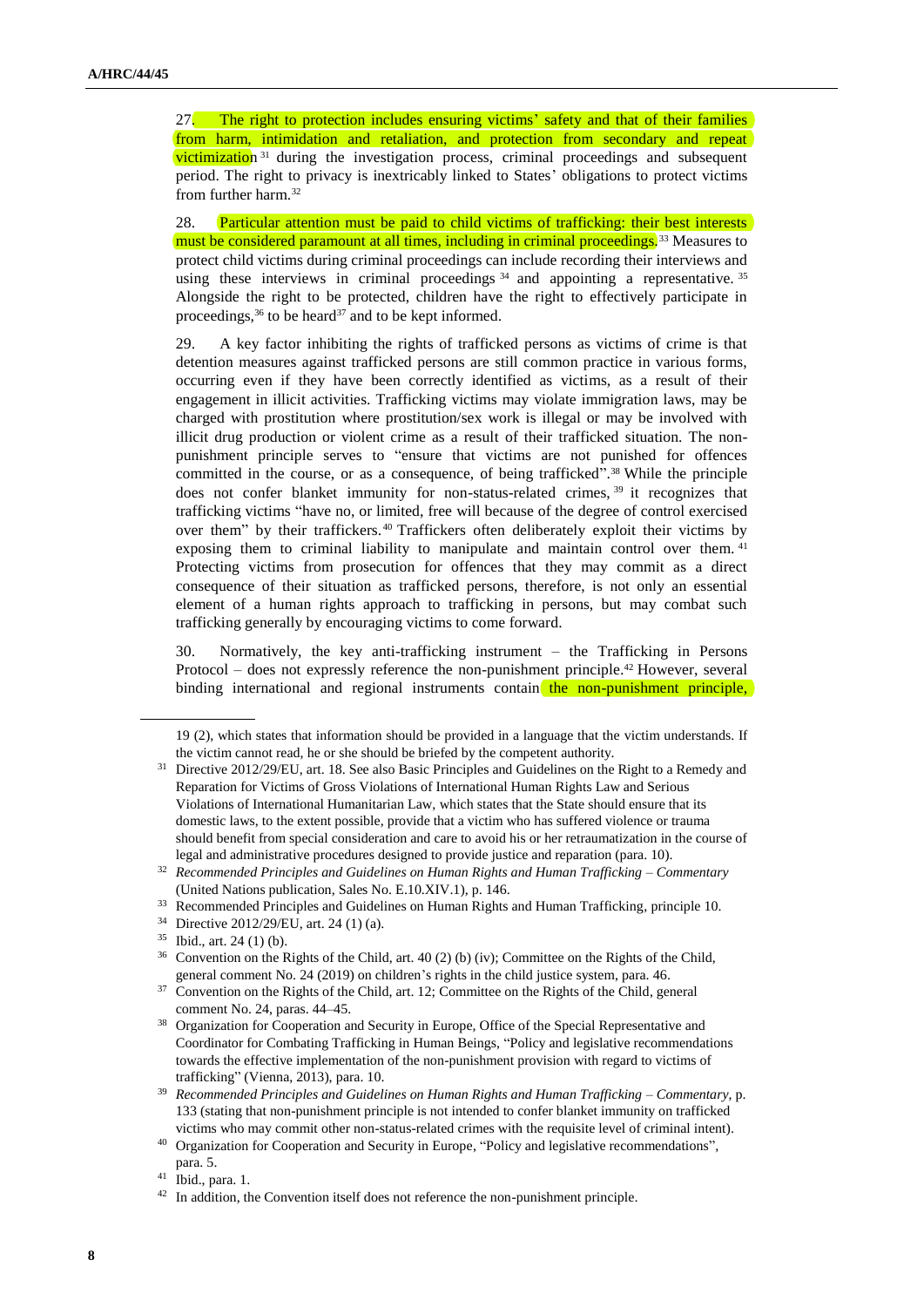including the Protocol to the Forced Labour Convention, 1930 (No. 29), <sup>43</sup> Directive 2011/36/EU of the European Parliament and of the Council of 5 April 2011 on preventing and combating trafficking in human beings and protecting its victims, and replacing Council Framework Decision 2002/629/JHA, <sup>44</sup> the Council of Europe Convention on Action against Trafficking in Human Beings <sup>45</sup> and the Association of Southeast Asian Nations (ASEAN) Convention against Trafficking in Persons, Especially Women and Children.<sup>46</sup> In addition, many regional and international soft law instruments and guidance documents emphasize the importance of non-punishment for victims of trafficking by demonstrating policy preferences for the non-punishment principle as an accepted normative standard.<sup>47</sup> This includes the Model Law against Trafficking in Persons (and the commentary thereto) of the United Nations Office on Drugs and Crime.<sup>48</sup> The principle of non-punishment is also stated in the Recommended Principles and Guidelines on Human Rights and Human Trafficking <sup>49</sup> and in the "Policy and legislative recommendations towards the effective implementation of the non-punishment provision with regard to victims of trafficking" of the Organization for Security and Cooperation in Europe. The General Assembly has also addressed the importance of non-punishment in the context of victims of trafficking in several resolutions.<sup>50</sup> A human rights-based approach requires that children's involvement in criminal activities should not undermine their status as both children and victims, or their related rights to special protection.<sup>51</sup>

31. Inconsistencies in application of the principle across jurisdictions emerge because of differences in the nexus between the act of trafficking and the unlawful acts that is required for the principle to apply (e.g., unlawful activities that trafficked persons are "compelled to do"; <sup>52</sup> acts that they are "compelled to commit as a direct consequence" of being trafficked;<sup>53</sup> and acts that are "directly related to the acts of trafficking")<sup>54</sup> and discretion by authorities in the application of this nexus.

32. In this respect, first, the competent authorities should consider that the notion of "compulsion" includes the full array of factual circumstances in which victims of trafficking lose the possibility to act with free will, not only under physical or psychological violence, threat or coercion, but also in the devastatingly prevalent scenarios wherein traffickers exploit victims by abusing their position of vulnerability.<sup>55</sup>

33. Second, while a victim's consent to the trafficking purpose of exploitation is irrelevant if any of the means set forth in article 3 (a) of the Trafficking in Persons Protocol are used,<sup>56</sup> many jurisdictions are reluctant to fully embrace the principle of the irrelevance

<sup>43</sup> Art. 4 (2).

<sup>44</sup> Para. 14. A separate directive echoes the same non-punishment requirement set forth in Directive 2011/36/EU as regards child victims of sexual abuse and sexual exploitation: see Directive 2011/93/EU of the European Parliament and of the Council of 13 December 2011 on combating the sexual abuse and sexual exploitation of children and child pornography, and replacing Council Framework Decision 2004/68/JHA.

<sup>45</sup> Art. 26.

 $^{46}$  Art. 14 (7).

<sup>47</sup> Anne T. Gallagher, *The International Law of Human Trafficking* (Cambridge, United Kingdom, Cambridge University Press, 2010), p. 285.

<sup>48</sup> Art. 10 (1).

 $49$  Guideline 4 (5).

<sup>50</sup> See, e.g., General Assembly resolutions 63/156, para. 12, and 64/293, para. 27.

<sup>&</sup>lt;sup>51</sup> United Nations Children's Fund, "Guidelines on the Protection of Child Victims of Trafficking" (New York, 2006), p. 10 (citing articles 37 and 40 of the Convention on the Rights of the Child).

<sup>52</sup> Council of Europe Convention on Action against Trafficking in Human Beings, art. 26.

<sup>53</sup> Directive 2011/36/EU, art. 8.

<sup>54</sup> ASEAN Convention, art. 14 (7).

<sup>&</sup>lt;sup>55</sup> Organization for Cooperation and Security in Europe, "Policy and legislative recommendations", para. 12.

<sup>&</sup>lt;sup>56</sup> See art. 3 (b). Note that the means defined in article 3 (a) include the threat or use of force or other forms of coercion, of abduction, of fraud, of deception, of the abuse of power or of a position of vulnerability or of the giving or receiving of payments or benefits to achieve the consent of a person having control over another person.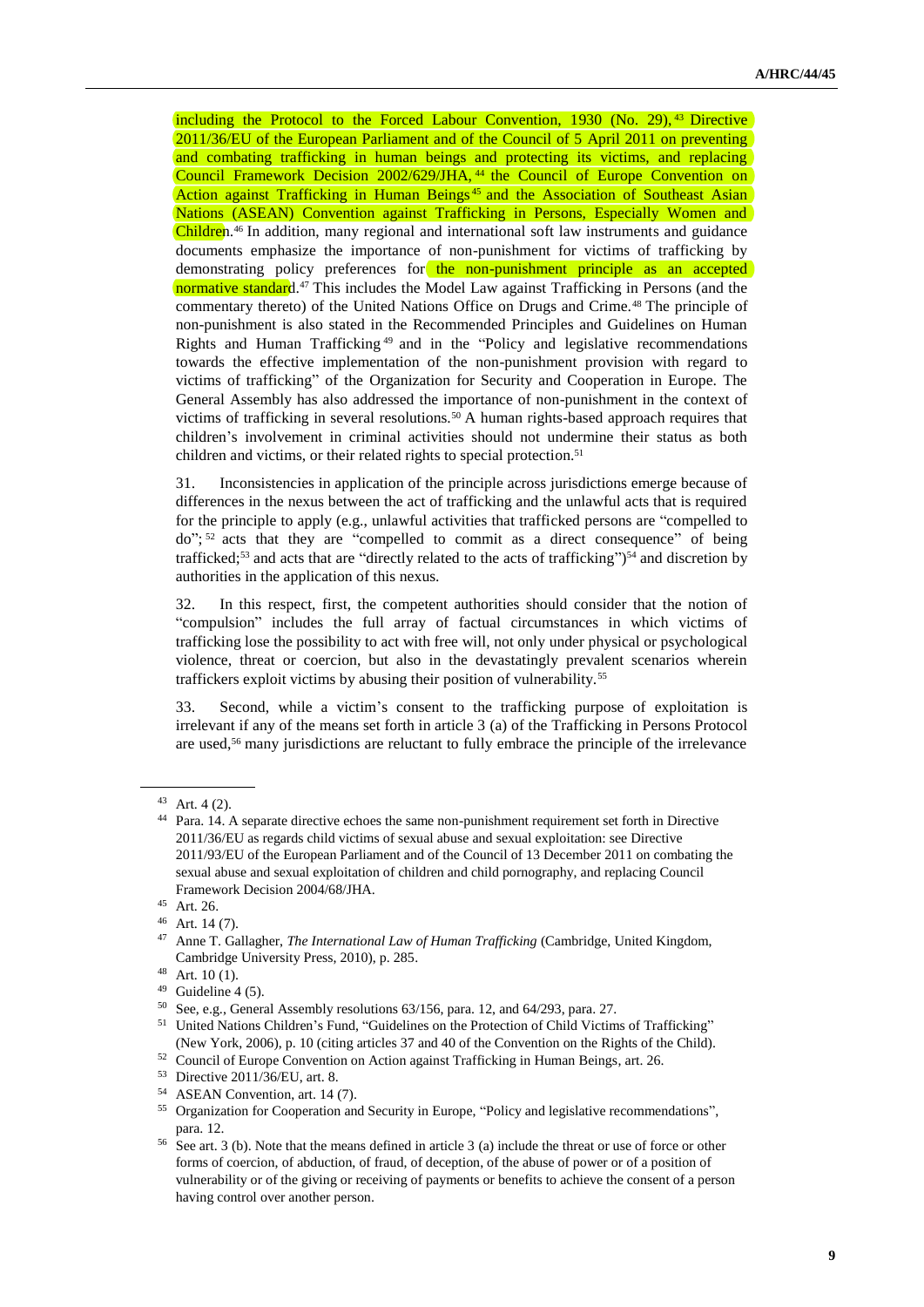of consent, and thus are reluctant to apply the non-punishment principle, even in situations in which the "means" relevant to trafficking in persons can be established.

34. Third, some trafficking instruments and domestic legislation explicitly limit application of the non-punishment principle to certain offences. However, it should be stressed that any restrictions regarding the scope of application of the non-punishment principle based on the severity of crimes or on a closed list of crimes is not allowed by any binding or non-binding international instrument.

35. Fourth, in practice, authorities continue to convict trafficked persons for offences, such as prostitution/sex work or illegal status, that are linked to their situation as trafficked persons. For example, in States that criminalize prostitution/sex work, this can result in criminalizing trafficking victims involved with this. Other States have broadly applicable non-punishment provisions, yet have a strong political inclination towards criminalizing and prosecuting irregular migrants that could cause criminalization of trafficked persons.<sup>57</sup>

36. In order to implement correctly the non-punishment principle, it should be clear that it does not imply a previous formal identification by immigration or law enforcement authorities. It is also important to correctly identify the threshold for applicability of the non-punishment principle, which should not require clear evidence, but rather reasonable grounds to believe that trafficking is taking place. Furthermore, a causational model should be preferred, in which the implementation of the non-punishment principle is not based on the use of force or coercion but on the link between the trafficking process and the commission of crime or unlawful activity. Even in legislations in which the nexus linking the illegal activity with trafficking is one of "compulsion", such a notion should be interpreted in the light of the definition of trafficking, including among illicit means, not only violence, threat or coercion, but also abuse of a position of vulnerability. The nonpunishment principle also implies that criminal proceedings should not be initiated or should be terminated at an early stage, or otherwise as soon as indications of trafficking have been identified. For this purpose, clear guidance should be addressed to prosecutors and investigative judges.

37. Another widespread gap in national legislation is related to the fact that, despite the non-punishment principle, victims might have been convicted for crimes related to their situation of trafficked persons and have a criminal record. This hampers, among other things, their social inclusion. In such cases, their criminal records should be immediately vacated.

#### **C. Moving from victimhood to agency, with a focus on gender and childsensitive responses, including in conflict and post-conflict settings**

38. A cultural shift is necessary in order to see trafficked persons not solely as victims but also as agents of their own life project. Trafficked persons have the ability to regain control of their lives and make decisions based on their own interests and life projects, if adequately supported in the recovery phase and correctly informed. As regards trafficking for labour exploitation, such cases have often been discovered as a consequence of unionization or other forms of workers' solidarity and concerted action. Many women and girls subjected to sexual exploitation, when they have been helped to regain control of their bodies and lives, often through meaningful relationships with other women, have undertaken a successful process leading to their social inclusion.

39. The Special Rapporteur has specifically investigated trafficked persons' agency throughout her research on trafficking in conflict and post-conflict settings, especially highlighting the important role of women, including survivors of trafficking, in prevention, protection, participation and relief and recovery, which are also the four main pillars of the women and peace and security agenda of the Security Council. The Special Rapporteur has found that trafficking is not just occasionally linked with conflict, but is a systematic consequence of it. People, including children, kidnapped or recruited to be child soldiers or

<sup>57</sup> See also CTOC/COP/WG.4/2010/4, para. 4.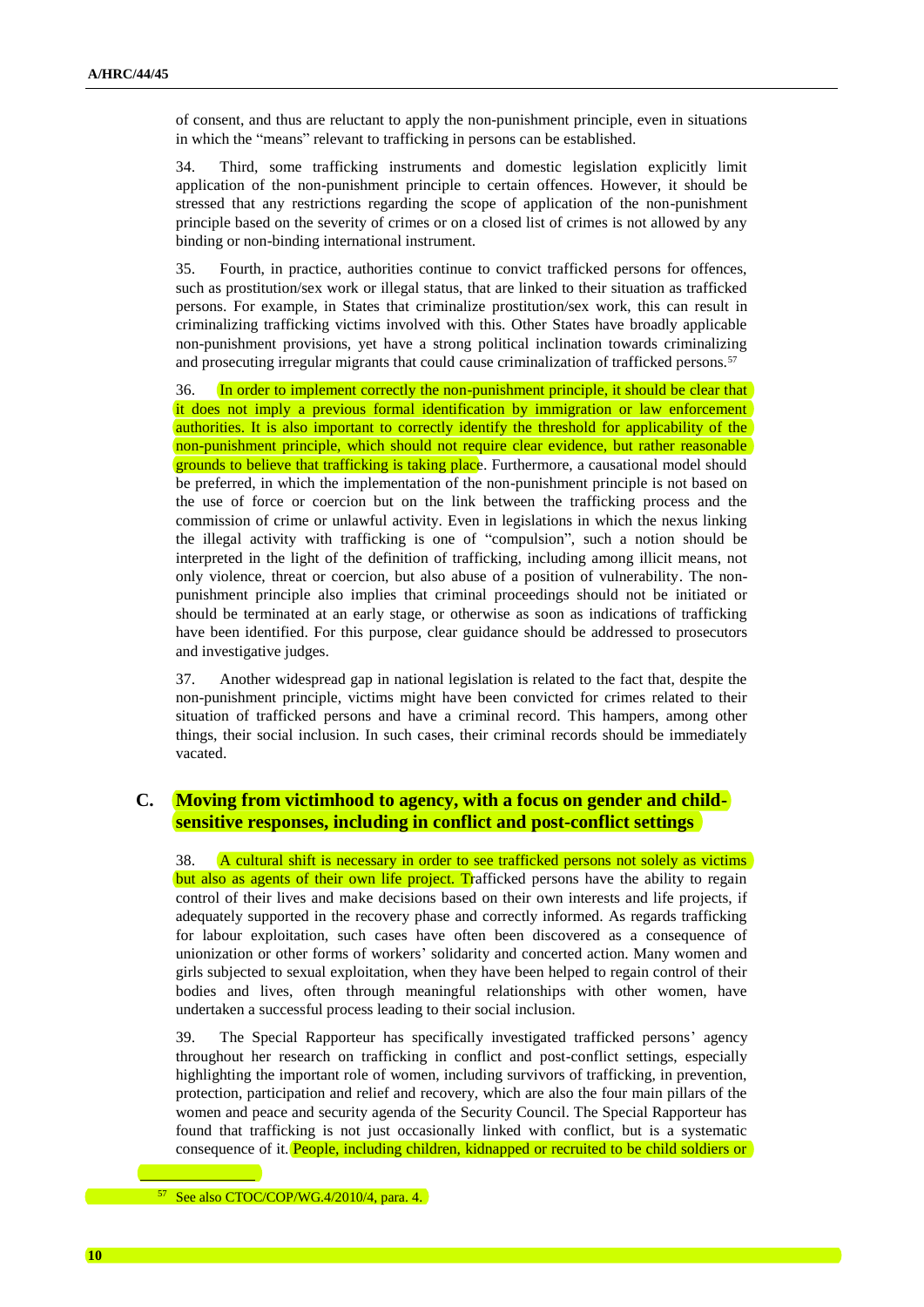servants or sexual slaves, displaced persons, people fleeing conflict and/or people in situations of destitution are particularly vulnerable to exploitation during and in the aftermath of conflicts. The gender dimension of trafficking must be taken into account as women and girls are disproportionally affected in conflict and post-conflict settings, due to pre-existing marginalization and economic dependency, and gender-based violence stemming from patriarchal social norms, including limited access to resources and education, gender discrimination and domestic violence.

40. The Security Council has fully acknowledged trafficking as an integral part of the peace and security agenda. However, the Security Council's approach has focused almost exclusively on trafficking as a security issue, and as a crime perpetrated in the context of terrorism, and reference to victims' protection and support has been limited. The Special Rapporteur has noted with appreciation the progressive recognition of trafficking in persons as a form of conflict-related sexual violence, including through reports by the Secretary-General. However, such recognition implies enlarging the area of necessary interventions in the field of victims' protection, a task that has not yet been comprehensively undertaken.

41. However, women in conflict situations are not exclusively victims, but also agents of life-saving, peacebuilding and peacekeeping activities. A full integration of the antitrafficking and women and peace and security agendas in ways that centre on human rights is a powerful means to show the centrality of women's agency and participation. The inclusion of a gender perspective in conflict prevention is also key for the development of early warnings and early-screening frameworks that include indicators of vulnerabilities, for instance in the context of camps for refugees and internally displaced persons.

#### **D. Moving from short-term assistance to social inclusion of survivors, including through their access to effective remedies**

42. Protection does not end with identification and referral to the appropriate services, nor is it limited to the delivery of immediate and short-term assistance. Instead, it requires States to take robust measures that can allow trafficked persons to rebuild their lives, free from the threats of violence and exploitation, beyond the recovery and rehabilitation phase. Trafficked persons commonly face loss of self-esteem, marginalization and humiliation, which further isolates them from families and communities and increases their vulnerability, exposing them to the risk of being revictimized or retrafficked. Early support provided to them should therefore not only aim at simply removing them from their trafficking situation but should also ensure their empowerment and independence in the long term. The notion of social inclusion – which is linked to States' due diligence obligations and to the right to an effective remedy – conveys the idea of a process, of which recovery is the first step, the ultimate goal being the full and permanent restoration of all rights that have been violated before and during the trafficking cycle. According to the basic principles on the right to an effective remedy for victims of trafficking in persons, the right to remedy should include restitution, compensation, rehabilitation, satisfaction and guarantees of non-repetition and should reflect a victim-centred and human rights-based approach.

43. During the consultations that the Special Rapporteur held with various stakeholders, it emerged that compensation was one of the least implemented provisions of the Trafficking in Persons Protocol, due to a number of obstacles, such as deportation of migrant victims of trafficking, lack of residence status for victims, lengthy judicial proceedings, lack of firewalls between labour inspectors and migration authorities, lack of confidentiality and protection measures for victims and witnesses, criminal convictions hampering access to legal remedies, inversion of the burden of proof, and compensation being conditional upon cooperation with criminal proceedings and/or upon the possession of residence permits. The situation is particularly dire for child victims, who are the least likely to obtain compensation. Moreover, one of the structural challenges hampering social inclusion is linked to restrictive migration policies leading to mass returns and repatriations, including of survivors whom had already been integrated into the social tissue of destination countries.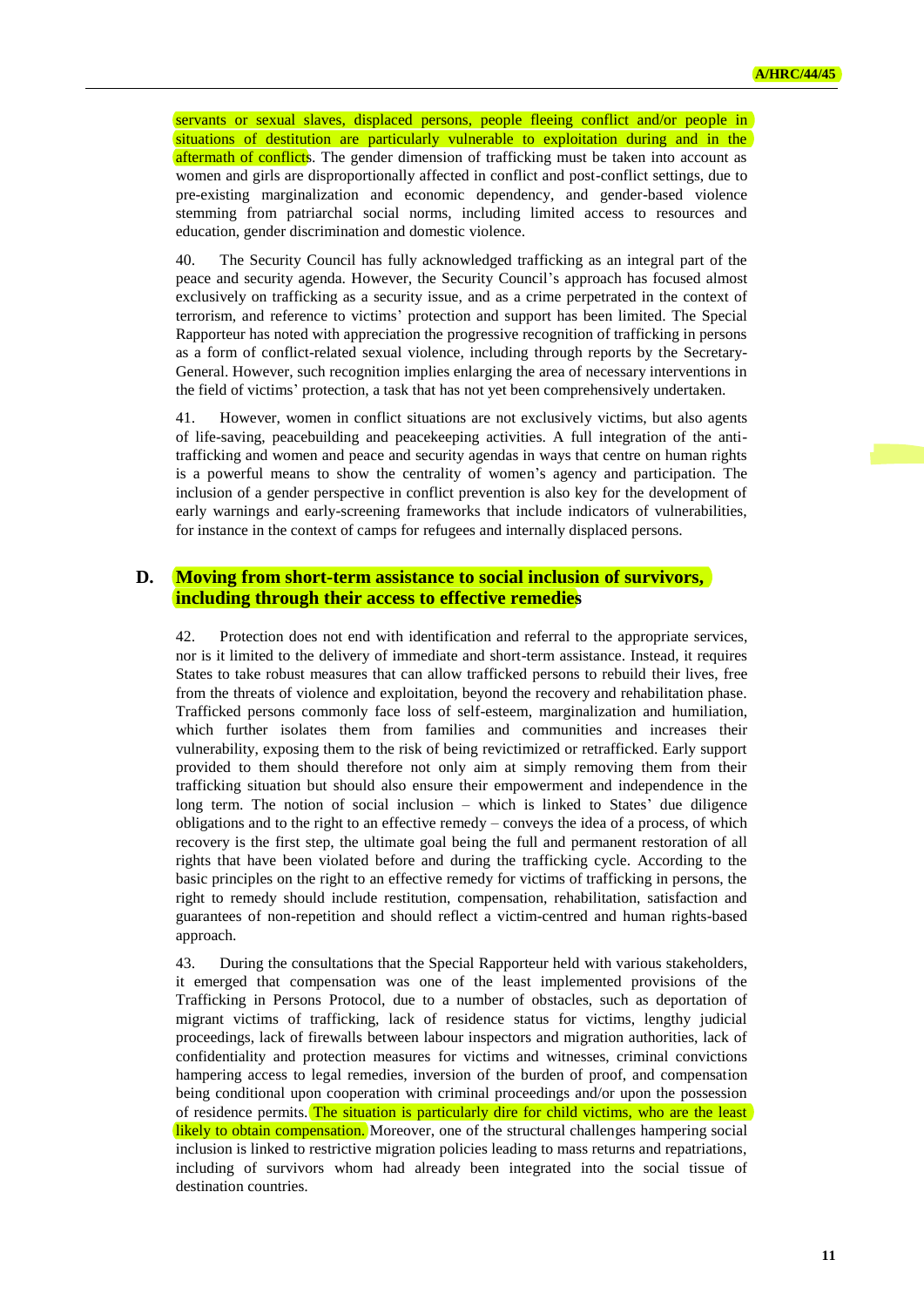44. Additional forms of the right to remedy that are particularly important for trafficking victims include physical and psychological care, including as a form of rehabilitation and recovery, especially given that trafficking exposes victims to an array of health problems,<sup>58</sup> including serious, long-lasting and hard to detect psychological and physical effects. <sup>59</sup> An additional element of restitution is the restoration of employment<sup>60</sup> and damages for lost opportunities, including employment, education and social benefits. <sup>61</sup> Such access to employment-related remedies is highly relevant in the trafficking context.<sup>62</sup> The guarantee of non-repetition, which aims to combat impunity and prevent future violations and which may take the form of criminal prosecution, protection of victims and addressing the root causes of trafficking,<sup>63</sup> is also an essential element of the right to remedy.

45. Stigma associated with trafficking has been identified as a major obstacle to social inclusion. The Special Rapporteur has highlighted the importance of engaging directly with survivors, through an inclusive and participatory process, in the design, implementation and evaluation phases. Guaranteeing the safety and stability of trafficked persons also includes providing them with access to asylum or residence status, ensuring their right to family reunification if they so wish, guaranteeing them access to long-term medical services and safe and affordable accommodation and including them in recreational activities. Supporting the economic empowerment of survivors, by promoting skill acquisition, including through formal education, professional and vocational training and by facilitating their access to the labour market and microcredit, is also paramount in ensuring their social inclusion in the long term and preventing retrafficking.

46. The Special Rapporteur has also extensively explored the issue of access to remedy for victims of trafficking for abuses committed by businesses and their suppliers, particularly by reflecting on the concept of a continuum of exploitation of vulnerable workers in today's economy. In this context, trafficking, as an expression of one of the most egregious violations at the workplace, is one extreme in a continuum of a series of labour abuses, such as delayed payment of wages, excessive overtime, non-paid holidays or the payment of recruitment fees to intermediaries. However, resorting to complaint procedures, whether they are State-based or not, often results in the loss of jobs for workers and uncertain results regarding recovering wages and other payments due.

47. The Special Rapporteur has also explored the importance of recourse to alternative remedies other than criminal proceedings, such as through civil and labour courts, which are often the only way of securing any compensation for victims of trafficking for labour exploitation in business operations and supply chains, although their procedures might be inappropriate for dealing with severe forms of exploitation. In the event of a lack of adequate and accessible judicial mechanisms, non-judicial mechanisms, such as procedures established by labour inspectorates, national human rights institutions and ombudspersons, trade unions and other labour mediation mechanisms, should also be explored.

<sup>58</sup> A/HRC/41/46, para. 43.

<sup>59</sup> Jenna Hennebry, Will Grass and Janet Mclaughlin, *Women Migrant Workers' Journey through the Margins: Labour, Migration and Trafficking* (New York, United Nations Entity for Gender Equality and the Empowerment of Women (UN-Women), 2016), p. 77.

<sup>&</sup>lt;sup>60</sup> Basic principles on the right to an effective remedy for victims of trafficking in persons, para. 9 (f).

<sup>61</sup> Ibid., para. 11 (b). See also International Organization for Migration, *IOM Handbook Protection and Assistance for Migrants Vulnerable to Violence, Exploitation and Abuse* (Geneva, 2018), p. 84, which states that vulnerable migrants should be able to obtain legal remedies, such as reparation payments, or other compensation, such as repayment of legal fees or unpaid wages.

 $62$  Pursuant to article 6 (3) (d) of the Trafficking in Persons Protocol, each State party shall consider implementing measures to provide for the physical, psychological and social recovery of victims of trafficking in persons, including, in appropriate cases, in cooperation with non-governmental organizations, other relevant organizations and other elements of civil society, and, in particular, the provision of employment, educational and training opportunities.

<sup>&</sup>lt;sup>63</sup> Recommended Principles and Guidelines on Human Rights and Human Trafficking, principles 4, 5 and 12–16; basic principles on the right to an effective remedy for victims of trafficking in persons, para. 17; A/HRC/41/46, para. 13.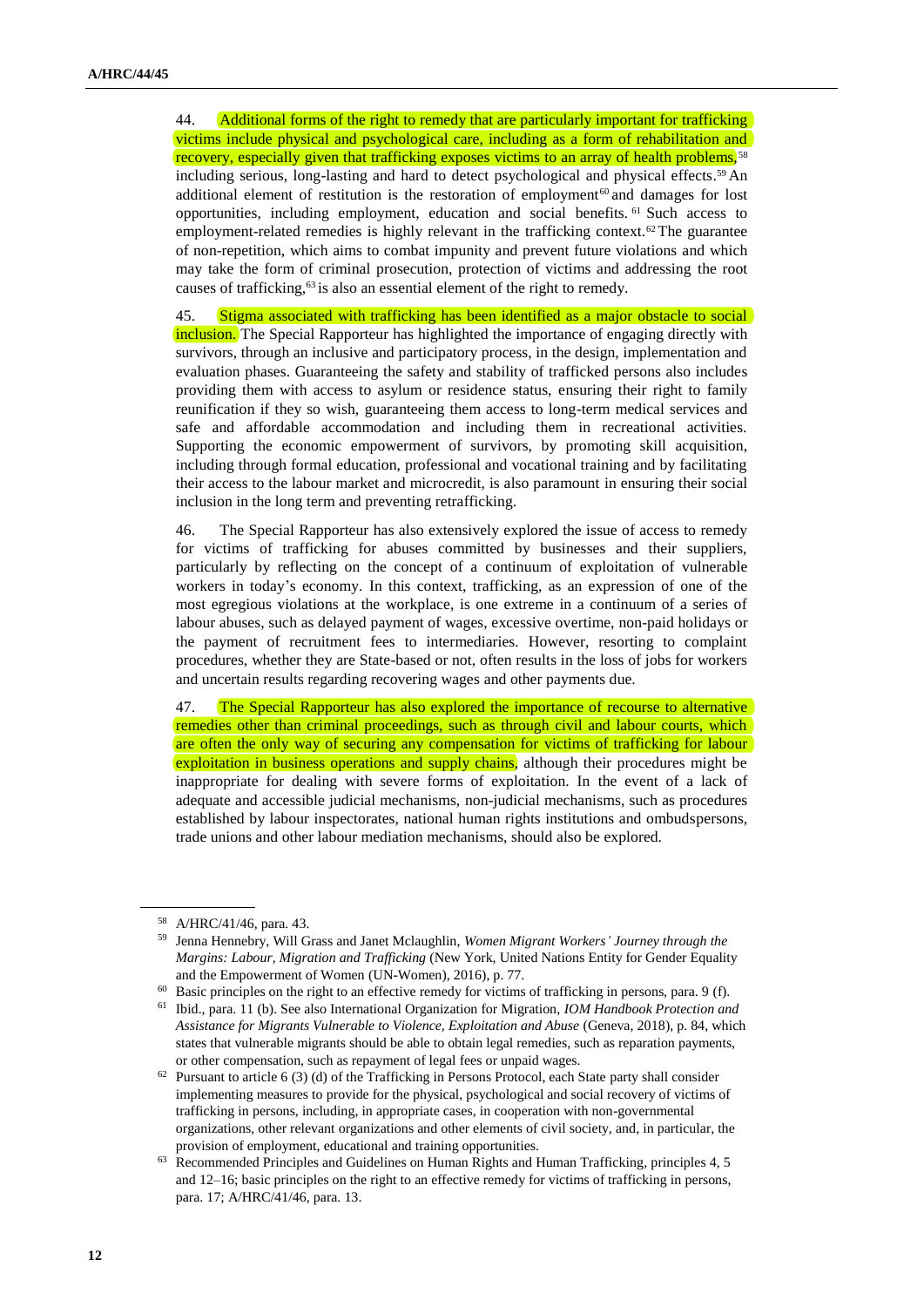48. The Special Rapporteur has found that legislation on transparency, which has been adopted in a few countries, may have initiated the first changes in attitudes towards shifting some element of responsibility for labour exploitation along the supply chain, but it has not yet led to significant changes in business behaviour. Transparency and due diligence along supply chains are essential in ensuring remedies for exploited workers. Companies have an important role to play in establishing grievance and/or other redress mechanisms: in this regard, workers must be fully involved in the design of such mechanisms and social actors, such as trade unions, should play an important role in ensuring implementation and monitoring of such mechanisms. Operational grievance mechanisms should also operate in partnership with existing national referral mechanisms, including those of State authorities and civil society.

# **III. Conclusions and recommendations**

#### **A. Conclusions**

49. **The Special Rapporteur believes that it is time to discuss how to fill the gaps in the current international and national frameworks on trafficking and to adopt a genuinely human rights-based approach to preventing and combating trafficking, and protecting the rights of victims and potential victims.**

50. **In order to fulfil this goal, profound changes are needed in the whole field of anti-trafficking action. Trafficking in persons continues to be predominantly addressed through a law enforcement lens that tends to prioritize investigation and prosecution of traffickers over victims' support, protection, empowerment and longterm social inclusion. Therefore, the Special Rapporteur insists on the importance of addressing trafficking in persons as a human rights and a social justice issue, rather than a mere security concern.**

51. **This approach implies that the traditional short-term approach to assistance should be substantially revised. What is needed is early support for victims and potential victims aimed at not only recovery but also long-term social inclusion through education, training, alternative employment, family reunification if the persons concerned so wish, and access to judicial and non-judicial remedies.**

52. **The current poisonous political discourse that leads States to adopt extremely restrictive and even xenophobic migration policies and regulations contributes to the current lack of early support for victims and potential victims of trafficking in mixed migration flows; moreover, it fuels exploitation, as undocumented migrants, including trafficked persons who fear being returned to their countries of origin, are often induced to accept exploitative conditions.**

53. **As regards early support for trafficked persons and people vulnerable to trafficking in mixed migration flows, an innovative methodology is needed, which should not be based on police operations and/or decision-making of law enforcement or immigration authorities, but rather on an individual assessment of each victim's background and personal circumstances, made by multidisciplinary teams, in order to identify the most appropriate protection channel, without infringing on the victim's right to apply for asylum or other forms of international protection. A similar methodology should be applied to ensure early support for victims of internal trafficking.**

54. **Particular attention must be paid to children, especially those unaccompanied or separated from their families. Their best interests must be considered paramount at all times. They must be treated first and foremost as children and promptly referred to child protection systems. Especially when they are close to adulthood, children should be allowed to have access to additional protection on the grounds of their being trafficked. Children's administrative detention must be banned at all times.**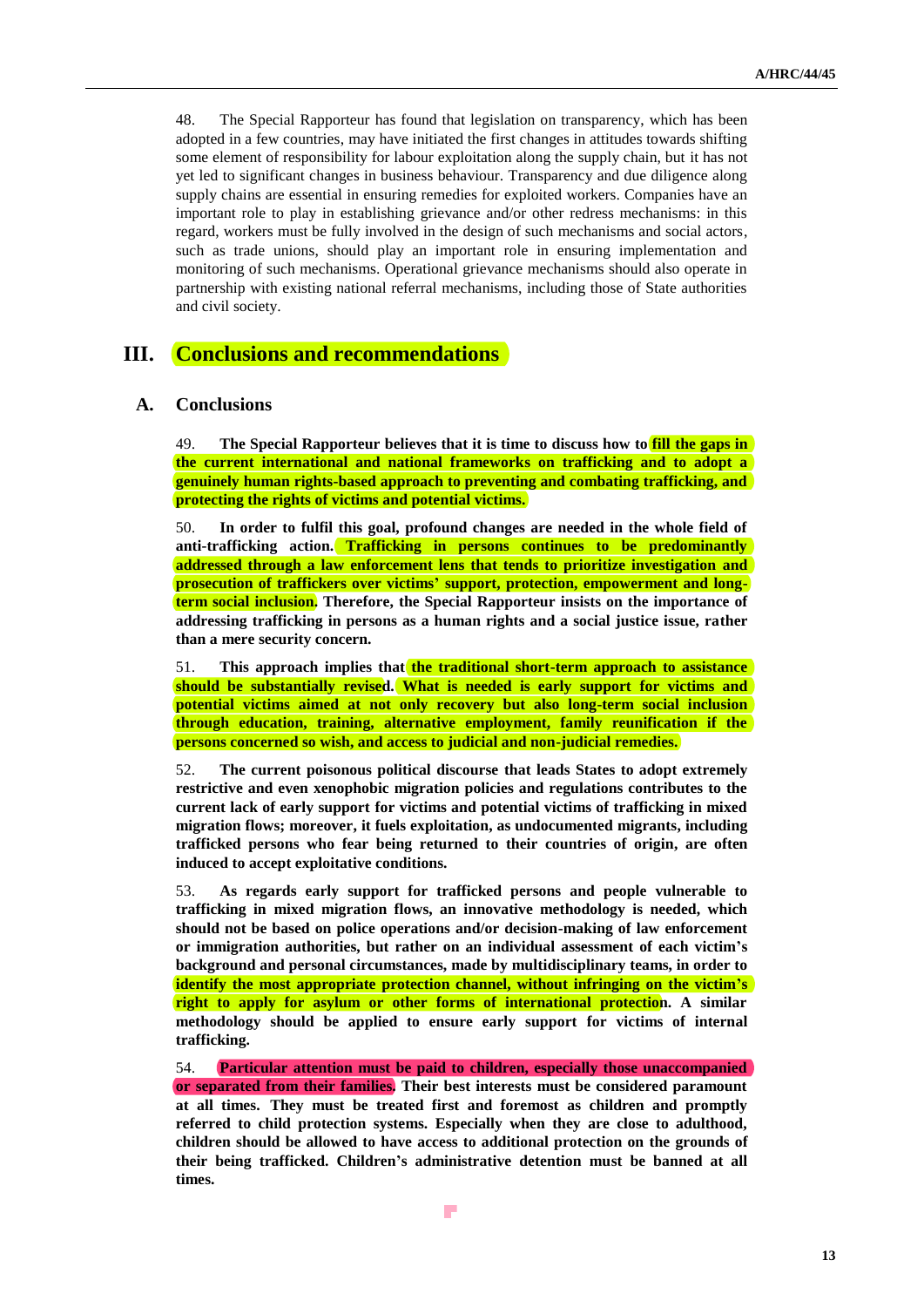55. **It is essential to shift from criminalization and stigmatization of trafficked persons, especially when they are subjected to sexual exploitation, to social protection, empowerment and social inclusion. During criminal proceedings, trafficked persons must be seen not merely as witnesses or tools for the prosecution, but primarily as rights holders. Importantly, exploited persons' rights to access remedies, including compensation, should be ensured through judicial and/or non-judicial mechanisms, including by fully implementing their rights to information, counselling and free representation.**

56. **The non-punishment principle should be effectively implemented and interpreted in the light of the definition of trafficking, which covers all cases in which trafficked persons cannot act with free will, not only because of physical or psychological violence, threat or coercion, but because of the abuse of their position of vulnerability. The non-punishment principle should also be extended to vacating criminal records in order to ensure the long-term social inclusion of survivors and their access to education, housing and employment.**

57. **With respect to trafficking in conflict and post-conflict settings, shifting from hard security to a human rights-based approach includes moving from victimhood to agency and mainstreaming a human rights and gender-sensitive approach to all pillars of the women and peace and security agenda of the Security Council, including valuing women's participation in peacebuilding and peacekeeping, also as a means to promote victim and survivor empowerment and social inclusion in the aftermath of conflict.**

58. **The final aim of anti-trafficking action is to promote the long-term social inclusion of survivors, which should be considered by States as an integral part of their due diligence obligations. Social inclusion is a transformative process, aimed at ensuring that survivors regain full ownership of their lives in an innovative way. Viable solutions need to be gender-sensitive, child rights-based and individually designed, not affected by traditional gender roles, based on survivors' needs and aspirations and receive dedicated government funding.**

59. **Cooperation with the private sector should also be more actively explored and implemented, on the basis of more effective legislation providing for reporting obligations, and obligations aimed to ensure that companies act effectively to minimize the risks of exploitation and trafficking, and also provide remedies for exploited workers throughout their supply chains. Grievance mechanisms established by companies should always include workers' voices, and be established in cooperation with trade unions and civil society organizations. The private sector has an important role to play in terms of prevention and remediation. For this purpose, however, structural changes are needed in the way that business models function today.**

#### **B. Recommendations**

60. **In addition to the Recommended Principles and Guidelines on Human Rights and Human Trafficking, Member States, United Nations agencies, the private sector, civil society organizations and the international community are invited to consider the following recommendations.**

**Primacy of human rights**

61. **The human rights of trafficked persons should be at the centre of all efforts to prevent and combat trafficking and to protect, assist and provide redress to victims, including in the context of mixed migration flows. Such actions should be gender and child-sensitive, and should be implemented in a non-discriminatory way, taking into account intersectional discrimination.**

62. **States have a responsibility under international law to act with due diligence to prevent trafficking, to investigate and prosecute traffickers and to assist and protect**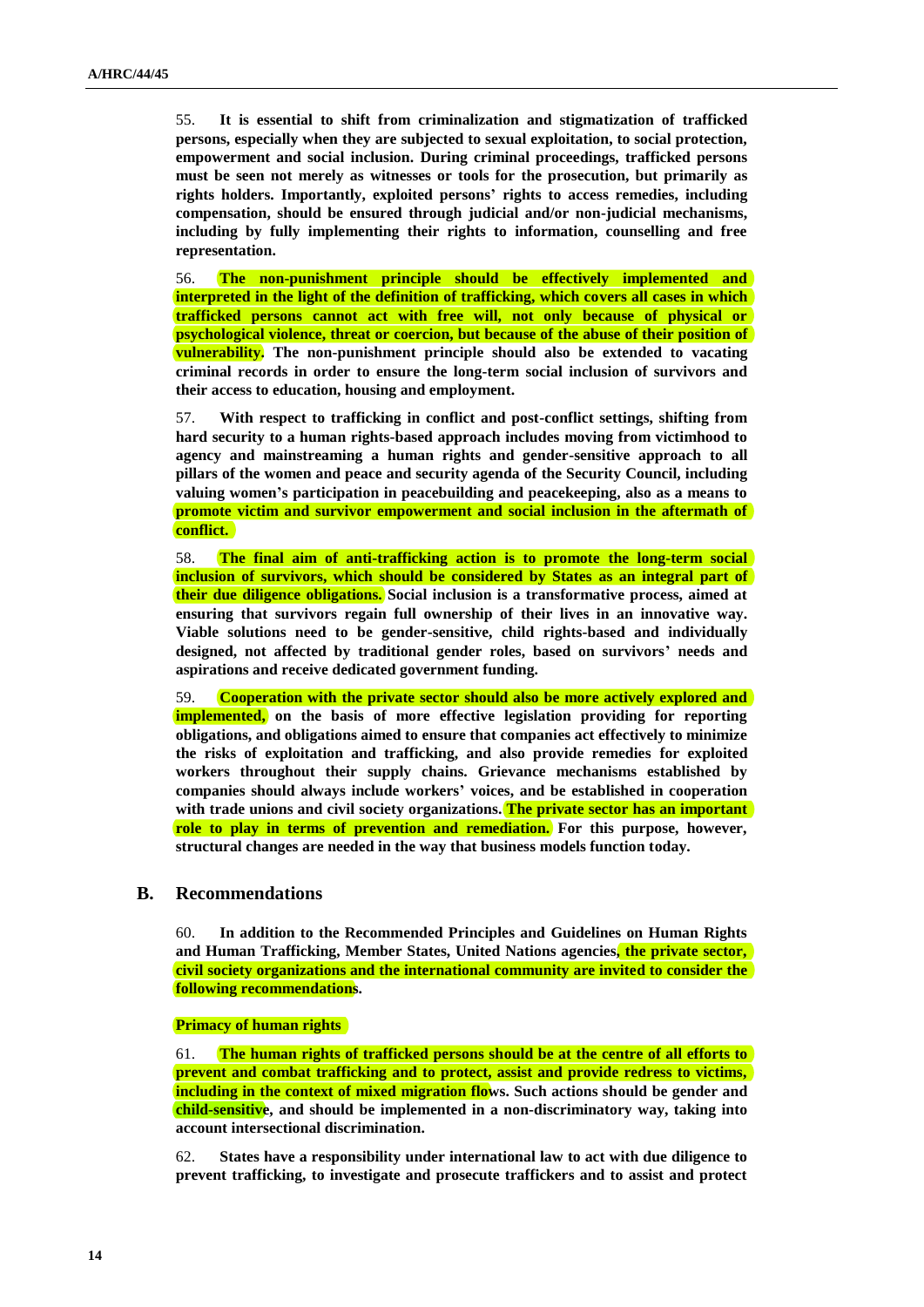**trafficked persons and people at risk of being trafficked or retrafficked, including with a view to ensuring their full social inclusion.**

63. **The private sector has a responsibility under international law to act with due diligence to prevent trafficking, to establish effective procedures to identify cases of trafficking and forced labour in their operations and supply chains, and to provide redress to workers found in exploitative situations, in cooperation with trade unions, civil society organizations and, if appropriate, with the Governments of countries in which the exploitation occurred.**

64. **Anti-trafficking measures should not adversely affect the human rights and dignity of persons, in particular the rights of those who have been trafficked, and of migrants, internally displaced persons, refugees and asylum seekers. Trafficked persons should not be placed in immigration detention, and their freedom should not otherwise be restricted for security or other reasons. Administrative detention of children should be banned at all times.**

**Preventing trafficking in persons, including in mixed migration flows and in the context of conflict**

65. **States should:**

(a) **Address the demand for commercial sexual services and for cheap labour, which is a driving factor of trafficking;**

(b) **Ensure that State interventions address the factors that increase vulnerability to trafficking, including inequality, poverty, all forms of discrimination, and restrictive or even xenophobic immigration regulations;**

Establish safe and legal migration channels, respect the principle of non**refoulement and ensure that migrants, including victims and potential victims of trafficking, have access to the regular labour market in the host country in a nondiscriminatory manner;**

(d) **Establish a clear firewall between labour inspectors, immigration control and law enforcement and ensure that labour inspection is proactive and adequately resourced;**

(e) **Exercise due diligence in identifying and eradicating public sector involvement or complicity in trafficking. All public officials suspected of being implicated in trafficking should be investigated, tried and, if convicted, appropriately punished;**

(f) **Establish obligations for companies to identify, analyse and mitigate the risks of trafficking and forced labour resulting from their own activities, from the activities of the companies they control, and from the activities of subcontractors and suppliers with whom they have an established commercial relationship. States should establish obligations for companies to adopt vigilance plans to address risks. Parent companies should be held liable for the harm caused by their failure to comply with such obligations;**

(g) **Incentivize due diligence by rewarding companies that implement social compliance policies and show evidence of having reduced the risks of trafficking, forced labour and exploitation;**

(h) **Regulate labour recruiters and recruitment practices in line with the International Labour Organization's general principles and operational guidelines for fair recruitment and definition of recruitment fees and related costs and the International Organization for Migration/International Recruitment Integrity System Standard, especially concerning the prohibition of the payment of recruitment fees by workers.**

(i) **Address with appropriate means, especially in the field of education and awareness-raising, discriminatory approaches and patriarchal social norms that increase women's and girls' vulnerabilities to trafficking, including by addressing**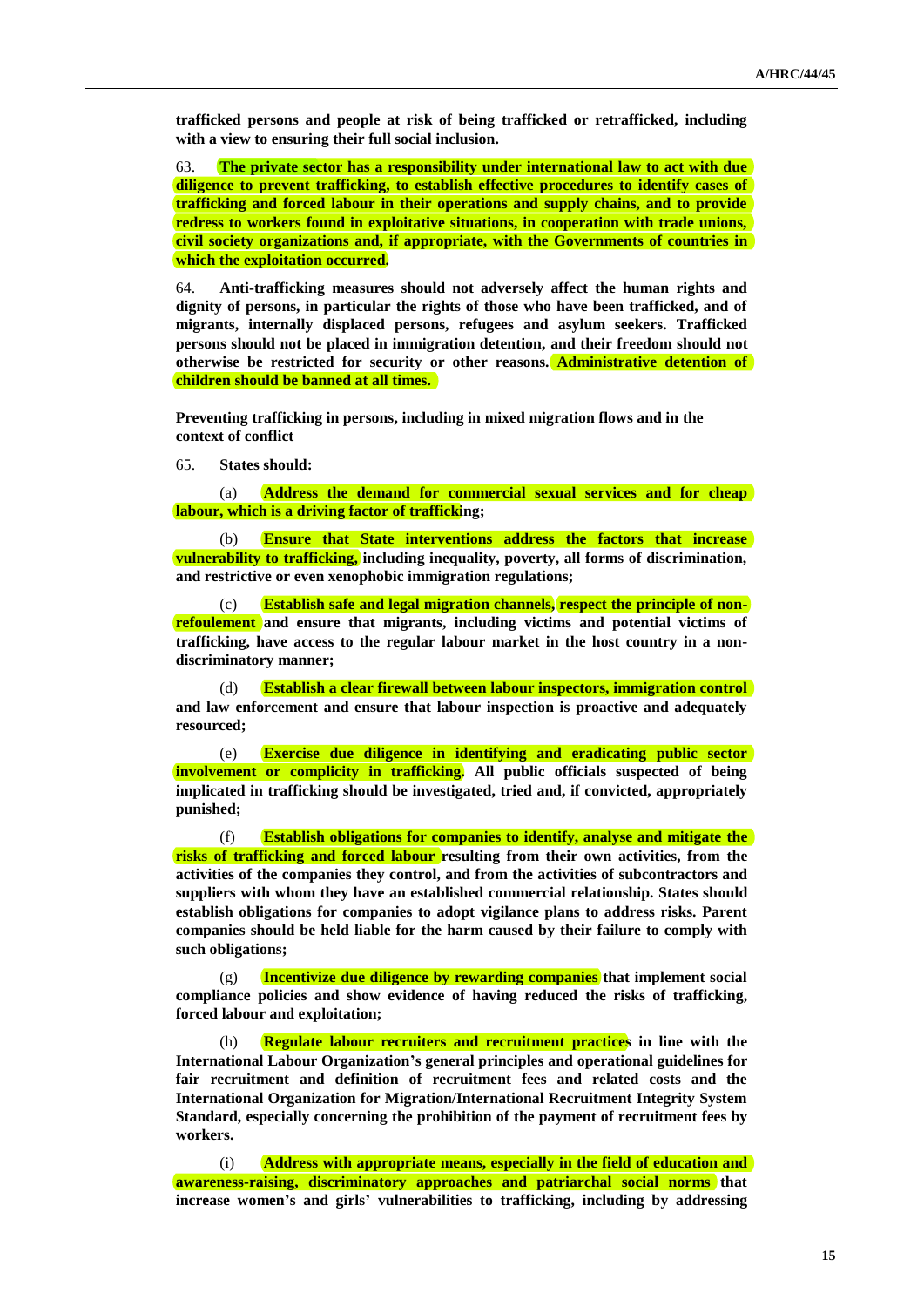**sexual and domestic violence, and discrimination in access to resources, education and job opportunities;**

(j) **Address the specific vulnerabilities of children, including by promoting education and preventing and combating child labour;**

(k) **Include, in a context of conflict, anti-trafficking measures in early warning and life-saving activities, and in peace agreements, and measures for the prevention and protection of trafficked persons and people at risk of being trafficked, especially women and children, in post-conflict reconstruction, in consultation with women's organizations;**

(l) **Take action to ensure that trafficking is linked to the six grave violations and abuses against children that should be considered as grounds on which to bar countries that are repeatedly listed in the Secretary-General's reports on children and armed conflicts as being involved in such violations from contributing troops to United Nations operations;**

(m) **Ensure full coordination among the anti-trafficking, women and peace and security and conflict-related sexual violence agendas in ways that centre on human rights and women's agency.**

**Protection of and assistance to trafficked persons, including victims' rights in criminal proceedings, and the non-punishment principle**

66. **Trafficked persons should not be detained, charged or prosecuted for the illegality of their entry into or residence in countries of transit or destination, or for their involvement in unlawful activities to the extent that such involvement is a direct consequence of their being trafficked. When there are indications of such a nexus, criminal proceedings against them should not be initiated, or should be terminated at an early stage or otherwise as soon as such indications are detected. When, despite such indications, criminal proceedings against trafficked persons resulted in a conviction, their criminal records should be vacated.**

67. **States should provide early support and assistance to trafficked persons and people at risk of being trafficked in a way that is non-discriminatory, culturally appropriate and gender and child-sensitive, and not conditional on the initiation of criminal proceedings, and/or the legal qualification of the crime as trafficking and/or the contribution made by the victim to any investigation or prosecution.**

68. **States should provide early support and assistance to trafficked persons and people at risk of being trafficked, including by establishing dedicated and standardized procedures for the identification of indicators of migrants' vulnerabilities, including to trafficking and exploitation, referral to appropriate protection mechanisms, especially in places of first arrival of migrants and asylum seekers, and provide protection from further harm, based on a multidisciplinary team approach that is in line with the Global Compact for Safe, Orderly and Regular Migration, and the Global Migration Group's Principles and Guidelines, Supported by Practical Guidance, on the Human Rights Protection of Migrants in Vulnerable Situations.**

69. **Early support for trafficked persons should be individually tailored and should include, at a minimum, appropriate and secure accommodation, psychological and material assistance, access to health-care, translation and interpretation services, counselling and information, access to education for children, vocational and professional training and, if appropriate, access to formal education for adults. States should ensure that support measures include providing alternative employment, in cooperation with trade unions, civil society organizations and the private sector.**

70. **States should integrate the referral of victims and potential victims of trafficking into asylum procedures, including in the context of accelerated procedures, and enable, including by appropriate training, the competent authorities to identify indicators of trafficking and refer those concerned to appropriate services. States should train the competent authorities to identify the indicators of trafficking and risk**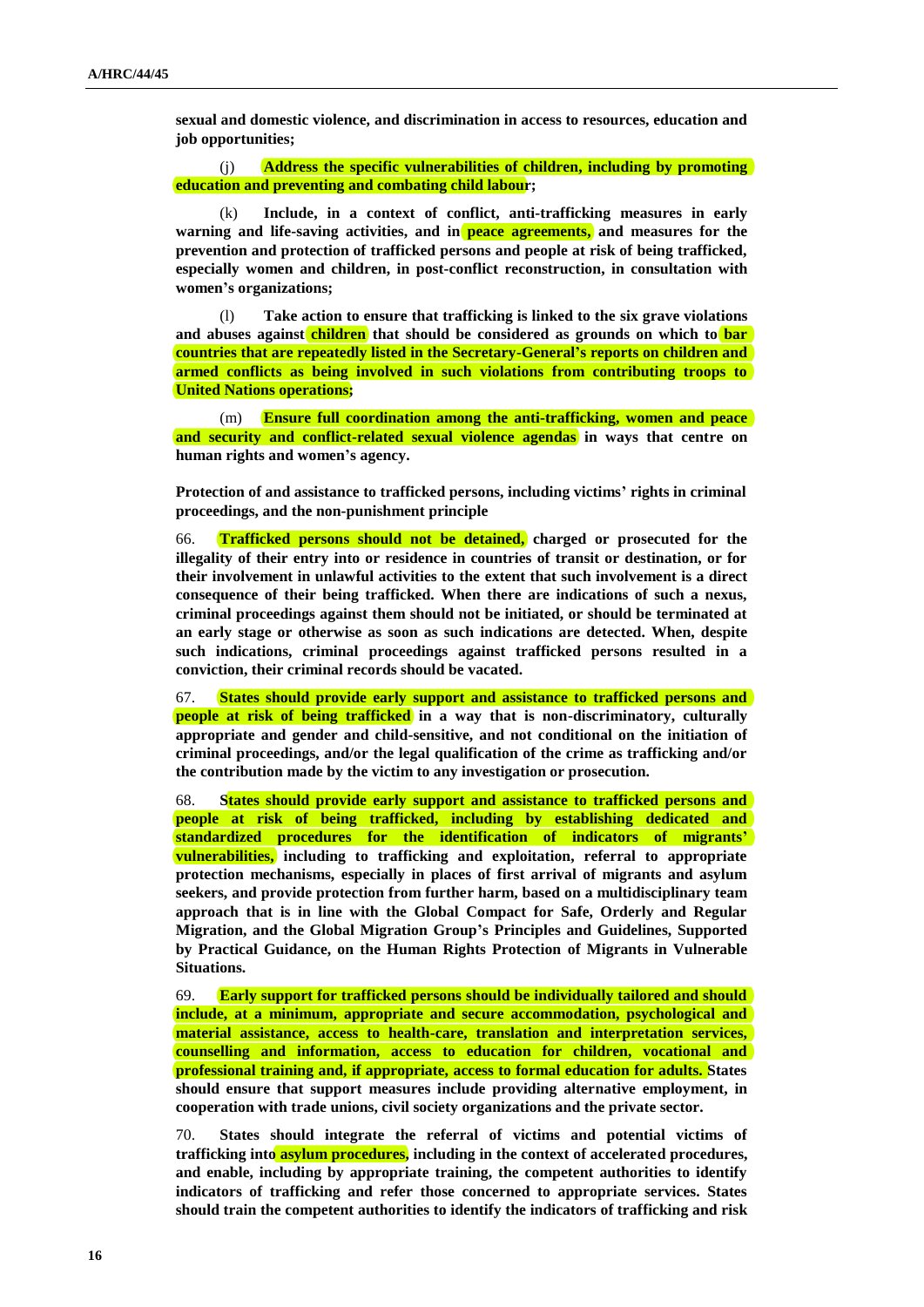**of retrafficking or reprisals from traffickers as grounds to grant international protection, in line with Guidelines on International Protection No. 7 of the Office of the United Nations High Commissioner for Refugees.**

71. **States should ensure that the risks of trafficking and retrafficking are adequately evaluated when a decision is made on return and that no person, regardless of their status, is returned to a place where there are grounds to believe that they would be at risk of being subject to torture or other cruel, inhuman or degrading treatment or punishment, or other serious human rights violations, including trafficking.**

72. **Children, especially unaccompanied and separated children, should be promptly identified, registered and referred to child protection systems. States should ensure that identification procedures are proactive and take into account age, gender and maturity, in line with the Convention on the Rights of the Child and the general comments thereon. In case of doubt when carrying out a child-sensitive age assessment, the person concerned should be considered a child.**

73. **States should establish dedicated shelters for women, in cooperation with civil society organizations, based on meaningful relationships among women as a means to ensure that trafficked women and girls recover from their traumas, rebuild their selfesteem, regain control of their lives, and be empowered in order to undertake a process of social inclusion.**

74. **States should establish shelters for men victims of trafficking for any forms of exploitation. Moreover, States should explore, for women and men, the possibilities of alternative independent accommodation.**

75. **Civil society organizations and private individuals should not be criminalized for acting in solidarity with migrants, including trafficked persons.**

76. **States and competent law enforcement and judicial authorities should uphold victims' rights in criminal and other legal proceedings, by ensuring their right to safety (including as a witness) and that of family members, the right to be heard, the right to be informed in a language that they understand of their legal rights, including their right to have access to remedies, the remedies available and the procedures to obtain them, the right to access justice in a non-discriminatory manner, the right to fair trial guarantees and the right to legal assistance and representation. Such rights should be effectively implemented, taking into account age, gender and the specific needs of victims and avoiding secondary victimization in victims' interaction with law enforcement and judicial authorities.**

**Social inclusion of trafficked persons and survivors, including through judicial and non-judicial remedies**

77. **States should:**

(a) **Exercise due diligence to promote social inclusion of trafficked persons as an integral part of the due diligence obligations of States and the right of trafficked persons to an effective remedy;**

(b) **Adopt, revise and implement legislation and policies in order to ensure that survivors' right to remedy, including compensation, is not conditional upon victims' cooperation in criminal proceedings, upon the initiation or the outcome of criminal proceedings or upon the possession of legal residence status, paying special attention to child victims of trafficking;**

(c) **Eradicate stigma, gender-based discrimination, xenophobia and racism, ensure that social inclusion is not hampered by restrictive migration policies and that no decision on return or repatriation is adopted without a previous assessment of the level of integration of that person in the country and of the risk of retrafficking in the event of return or repatriation, in line with the Global Compact for Safe, Orderly and Regular Migration;**